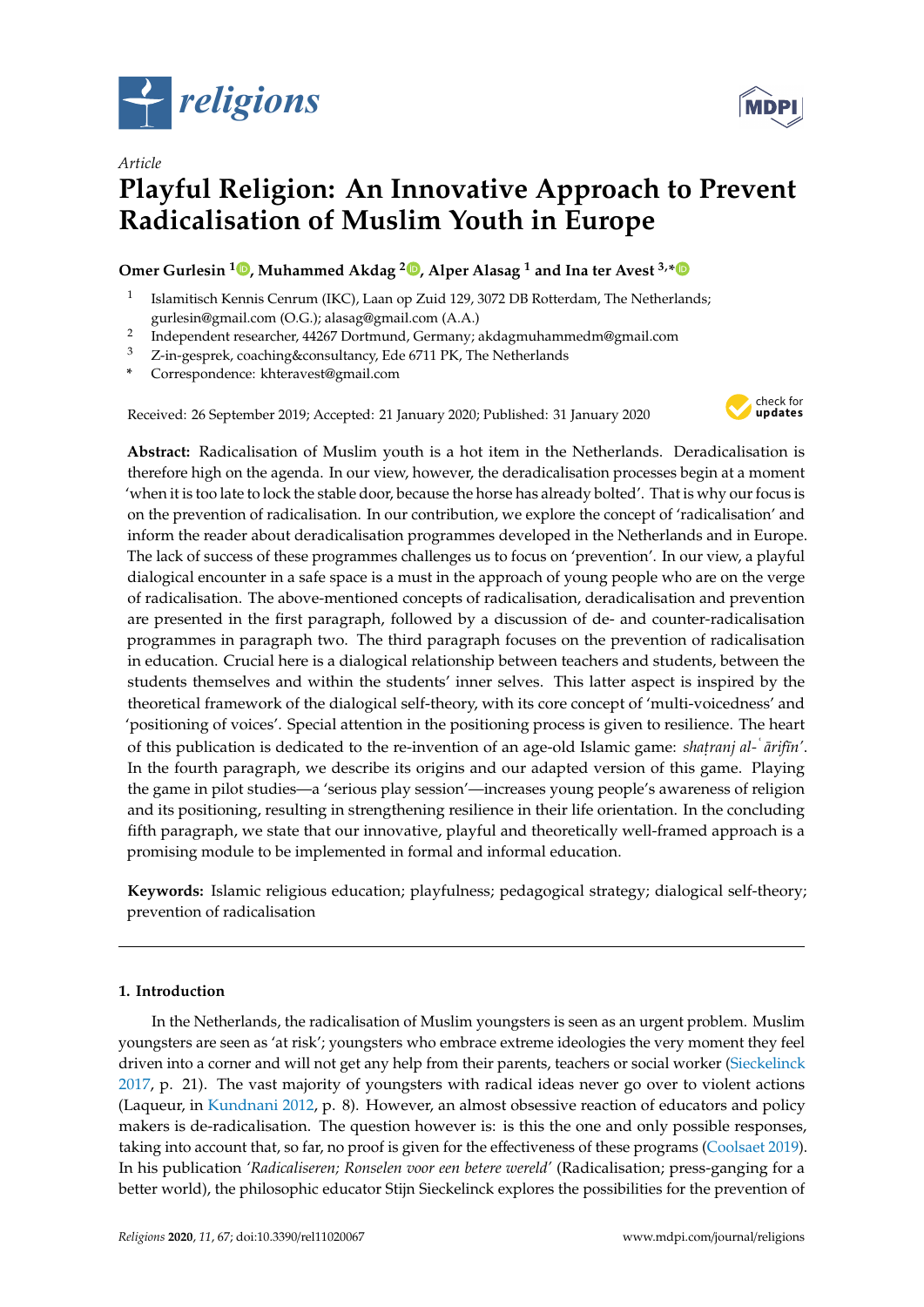radicalisation. His starting point is the idealist views and an urge for radical positioning of youngsters, their needs in the sometimes disturbing process of identity development<sup>1</sup> (Wiktorowicz, in: [Kundnani](#page-14-0) [2012,](#page-14-0) p. 17), their strong feelings for justice, their fighting spirit, their search for moral authority and last but not least the aspect of 'rites de passage', with all these being characteristics for the age group concerned [\(Sieckelinck](#page-15-0) [2017,](#page-15-0) p. 51). Inspired by Sieckelinck's line of thought and provoked by his expression of 'roots and wings', our focus became the prevention of radicalisation of 'youngsters at risk' by way of strengthening 'roots' and creating space for stretching their 'wings'.

Via the understanding of the concept of radicalisation, its context bound process, the de-radicalisation programs and the theoretical frame work of the dialogical self-theory (DST; [Hermans](#page-14-1) [and Hermans-Konopka](#page-14-1) [2010\)](#page-14-1) we arrive at a playful space for further development of 'roots and wings'.

# **2. The Concept of Radicalisation**

In order to prevent radicalisation, it is important to learn more about the genesis of this process. Even more important, it seems, is to know what is understood by 'radical' and 'radicalisation'. The 'Expert Group on Violent Radicalisation' established by the European Commission states that: '[r]adicalisation is a context-bound phenomenon par excellence. Global, sociological and political drivers matter as much as ideological and psychological ones'<sup>2</sup> . This description is in line with Walter Laqueur's individual and group dynamic approach<sup>3</sup> (in: [Kundnani](#page-14-0) [2012,](#page-14-0) p. 10). From this, we learn that radicalisation is not a characteristic of an object (radical change), nor a process to which someone is (passively) subjected (... causing someone to adapt), but a result of the interactionality of a variety of factors (global, sociological and political drivers; ideological and psychological drivers). 'Radical' seems to be a relative concept. The concept gets its meaning and its impact from its position in relation to mainstream religiosity, political commitment or social activities in the context a person lives in. In the western context the understanding of 'radical' more and more was and still is shaped "by the demand of counter-terrorist policy makers rather than an attempt to objectively study how terrorism comes into being" (ibid., p. 5). A demand rooted in an urge for an early warning system.

Moreover, circles of friendship and other groups a person belongs to or wishes to participate in seem to constitute a fertile context for radicalisation (Sageman, in: [Kundnani](#page-14-0) [2012,](#page-14-0) p. 14 ff). Social bonds, in Sageman's view, "come before any ideological commitment' (in: [Kundnani](#page-14-0) [2012,](#page-14-0) p. 15). His theory is known as the "bunch of guys"-theory. Rooted in the theories of Sageman and Wiktorowicz, four stages are mentioned in the process of radicalisation: pre-radicalisation, self-identification, indoctrination and jihadisation These stages are considered to function as a pathway to violent extremism [\(Kundnani](#page-14-0) [2012,](#page-14-0) p. 18). In an interesting comment, Oliver Roy offers another perspective. In his view theology and violence should be separated from eachother. In his view, the leap into violence is not motivated by religion, but is a multifaceted problem (in: [Kundnani](#page-14-0) [2012,](#page-14-0) p. 21); a ball of complexity, to be disentangled in close cooperation with theological and social scientists and practitioners. Our work is rooted in a socio-psychological and theology related aspect of self-identification, with a focus on resilience.

In the media, 'radical' is usually understood as a negative aspect of someone's character or of an expressed opinion. In this line of thought, [Brown](#page-13-1) [\(2018\)](#page-13-1), referring to Neumann, states that radicalisation can be understood as 'everything that happens before the bomb goes off'. Radical statements often contain—usually simplified—verbal expressions that position the persons making them on the side of one of the extreme positions concerning the issue at stake. In the discussion on Black

Wiktorowicz introduces the concept of "'cognitive opening', which refers to a psychological crisis in which previously accepted beliefs are shaken and an individual becomes receptive to other views and perspectives" (in: [Kundnani](#page-14-0) [2012,](#page-14-0) p. 17). 2

[<sup>\(</sup>Expert Group](#page-14-2) [2008\)](#page-14-2).

<sup>3</sup> In addition to the individual and group dynamic approach, Laqueur's theological approach is mentioned with its focus on "a specific set of religious beliefs [that] is regarded as a plausible indicator of terrorist risk" (in: [Kundnani](#page-14-0) [2012,](#page-14-0) p. 9).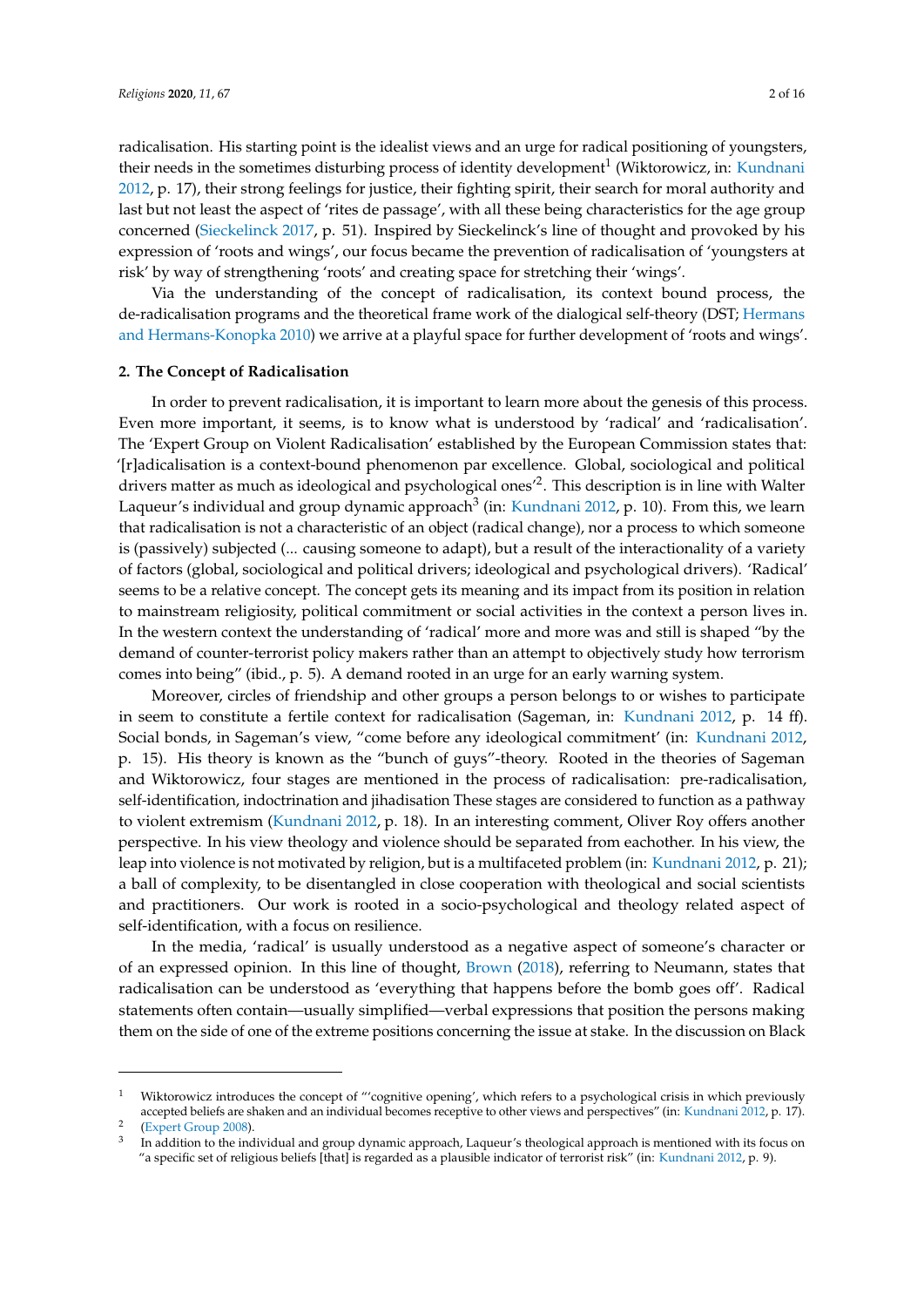Peter<sup>4</sup>, for example, the media (high quality Dutch newspapers like *Trouw* and *NRC*; facebook) quote the following extreme statements that are vehemently defended by a minority of the Dutch population. 'They should take their hands off our traditions. If they don't like our traditions, let them go back to where they come from!' Or, at the opposite side of the debate: 'Only backward people believe that traditions never change and stick to Black Peter as he has always been. They should be imprisoned in their own gated communities, celebrating their own outdated festivals without bothering others.'

However, 'radical' has not always been associated with negativity. Radical is also related to the idea of a thorough and honest treatment, to the concept of going back to the untainted roots. Instead of basing our line of thought on popular or populist interpretations of 'radical', let us have a look at the roots of the word 'radical'. Radicalisation, following its Latin origins in *radix*, refers to going back to the beginning of what has become known as the religious tradition of Islam. Radical had the association of 'going back to the untainted roots', and subsequently an association with 'thoroughly' and 'honesty'. In that sense, the concept of radicalisation comes close to the concept of 'fundamentalism', which refers to the founding principles of a (religious or secular) worldview tradition.

Nowadays, however, in times of securitisation, radicalisation is associated with extremism [\(Coolsaet](#page-13-0) [2019\)](#page-13-0). It is understood as a process devoid of reflection. Radical people are thought to—fanatically—accept extreme and 'easy going', in the sense of simple ways of thinking and believing.

# *2.1. Radicalisation and Fanaticism*

Starting from the assumption that there is a close relationship between the concepts 'radicalisation' and 'fanatic', we follow the lines of thought of John [Hull](#page-14-3) [\(2007\)](#page-14-3) and John Renton who unravel the concept of 'fanatic' and explore the historical development of the concept. Originally, the word was used to describe someone who was possessed or inspired by a divine frenzy. It was in this way that the more modern meaning of fanaticism emerged as the 'actions, attributes, etc.' of persons insofar as they are 'characterised, influenced, or prompted by excessive and mistaken enthusiasm, especially in religious matters' (Oxford English Dictionary 1989). The word 'fanatic', like 'fundamentalist', suggests that the belief, emotion or action is excessive, inappropriate and mistaken.

The scope of the word 'radical' seems to have gradually widened and now refers to a passionate or one-sided enthusiasm and fascination, a person who devotes him/herself utterly to one single idea. Within this process, [Fadil](#page-14-4) [\(2017\)](#page-14-4) distinguishes two different layers of radicalisation. First, the layer that is visible, which is related to terrorism in the media. This layer is often seen as easy to respond to. Secondly, Fadil describes the layer that is invisible, which is difficult to notice but which needs to be monitored urgently, according to the author often referred to as a 'cancerous growth' for which we do not yet know the right treatment. In the European public discourse, both layers are seen as having a relation with Islam, with Salafism in particular. Following Fadil, they are perceived as a threat to shared values and the social cohesion of the Dutch society.

In addition to identifying issues at the micro level (e.g., failed integration, marginalisation, discrimination), an intersectional understanding of radicalisation also identifies processes at the meso level (e.g., supportive or even complicit social context) and at the macro level (e.g., lacking social recognition, lacking socio-economic opportunities) that play a role in the process of radicalisation [\(Schmid](#page-14-5) [2013,](#page-14-5) p. 4). In this contribution, we focus on the intersectionality of the micro and meso level. Within the scope of this article, we regard radicalisation as a gradual process that takes place in a context which makes people vulnerable to 'easy going' lines of explanation for causal relationships.

<sup>4</sup> In the Netherlands, *'Sinterklaas'* (Saint Nicholas—a Santa Claus-like figure) is traditionally accompanied by *'Zwarte Piet'* ('Black Peter'), a white person painted black, who takes on the role of Saint Nicholas' assistant. Customarily, Black Peter speaks Dutch in a simplified way and often makes funny mistakes due to his misunderstanding of the Dutch language. Since the beginning of the debate about the Dutch colonial past, Black Peter has been a highly contested and vehemently discussed figure. In this public discourse, people on both sides of the debate fanatically underline their own argument.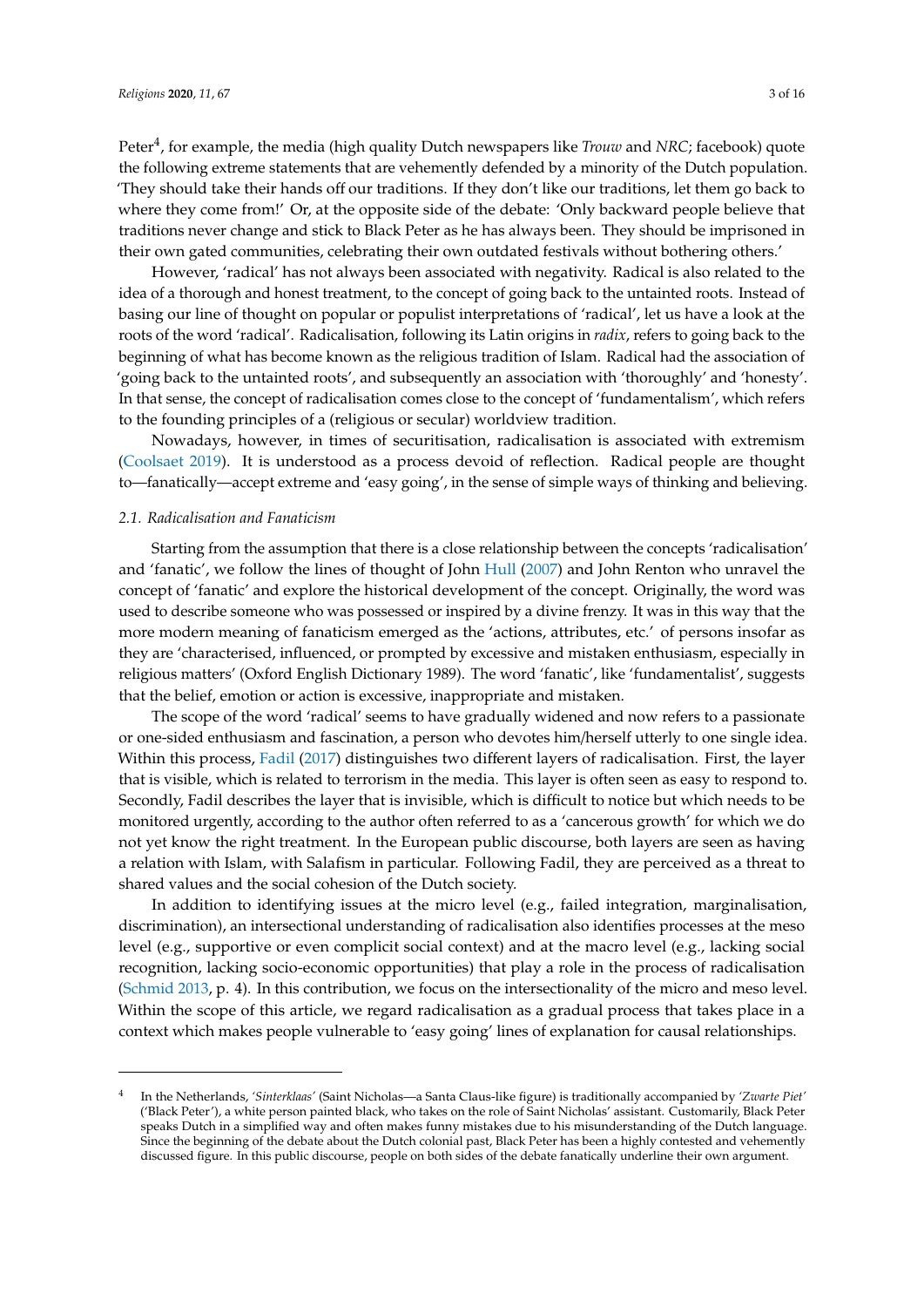Following Hull's line of thought about an 'utterly devoted person', the fanatic believer is in favour of 'easy going' interpretations that take religious scriptures in a literal sense. These scriptures and other founding narratives are understood word for word and are practiced accordingly. The radical(ised/ising) believer vehemently defends her/his interpretation. Such a believer does not allow for any doubt about the interpretation of religious scriptures for today's practices.<sup>5</sup> As stated in a report of the International Centre for Counter-Terrorism The Hague (ICCT), '... the true believer thinks (s)he is already in possession of all the answers and there is only one solution to the problem. Intolerance and self-righteousness make these persons a threat to others who do not wish to submit to their dictates' [\(Schmid](#page-14-5) [2013,](#page-14-5) p. 4).

What is required to challenge such a way of dealing with religious texts, according to [Hull](#page-14-3) [\(2007\)](#page-14-3), is a kind of religious education from a historical-contextual perspective, which increases the students' competency for dialogue—to stimulate dialogue aimed at 'the construction of experiential knowledge of each one's personal religious or secular worldview and life orientation. Collective endeavours crystallize different concretisations of tolerating "the other", possibly resulting in embracing "otherness"' (see also [Ter Avest and Bakker](#page-15-1) [2017\)](#page-15-1).

#### *2.2. Radicalisation and Polarisation*

In the radicalisation discourse, the aspect of safety is pivotal. 'We' feel unsafe because 'they' are a threat to employability, to social cohesion, to our culture. [Fadil](#page-14-4) [\(2017\)](#page-14-4) is interested in the performativity of the concept. What is the effect of the changed interpretation of the concept—from 'thoroughly' to 'extremely negative'? How does the concept of radicalisation poison people's minds? Fadil's suggestion is to develop methods, techniques and tools that enable us to respond adequately to the situation of plurality, abandoning the mindset of reaching for a single answer, a single narrative, a 'one size fits all' solution. She refers to Bruno Latour (in: [Fadil](#page-14-4) [2017,](#page-14-4) p. 47), who stated that nowadays we do not need a set of shared values and regulations, but 'diplomats' and experts in dialogicality who can guide us on a road characterised by a plurality of value orientations and opinions.

Before turning to the dialogical self-theory, which offers a promising framework for our educational intervention that wants to go beyond the division of 'us' and 'them', we first give an impression of de-radicalisation and counter-radicalisations programmes as they have been implemented.

# **3. De- and Counter-Radicalisation**

[Pels and Ruyter](#page-14-6) [\(2011\)](#page-14-6) mention three aspects that possibly influence the radicalisation process: feelings of insecurity (due to discrimination); a poor self-image (due to individual poverty/impoverished living conditions); branding as 'criminals' (because of the image of migrants in the media). Last but not least, they mention the aspect of religion: in a secularised/secularising society like the Netherlands, it is becoming more and more difficult to identify as a religious person [\(Pels and Ruyter](#page-14-6) [2011,](#page-14-6) p. 121). This either results in hiding away from the religious aspects in one's life, or becoming more and more interested in the religion of one's parents [\(Bjorgo and Horgan\)](#page-13-2). The parents, the first-generation migrants, face the challenge to find a balance between adhering to the religious tradition in which they were socialised in their country of origin, and the construction of a new religious identity in adaptation to the plural and secularised/secularising context of the Dutch society (ibid., p. 122). If there is a difference or even a conflict between the socialisation in the family and the surrounding context (of the school, of society), this may stimulate a process of radicalisation. For example, a suspicious view of the parents on the Dutch educational system, which is perceived as too liberal, unjust and hindering opportunities for their children's development and accompanying later social status in society, can pave the way for radicalisation. An inclusive pedagogical approach [\(Florian](#page-14-7) [2015\)](#page-14-7), focusing on classroom

<sup>5</sup> In his PhD thesis, [Gürlesin](#page-14-8) [\(2018\)](#page-14-8) distinguishes between elite and popular religiosity. Participants in his research categorised as 'experiencing popular religiosity' show characteristics similar to those of fanatic believers as described by [Hull](#page-14-3) [\(2007\)](#page-14-3).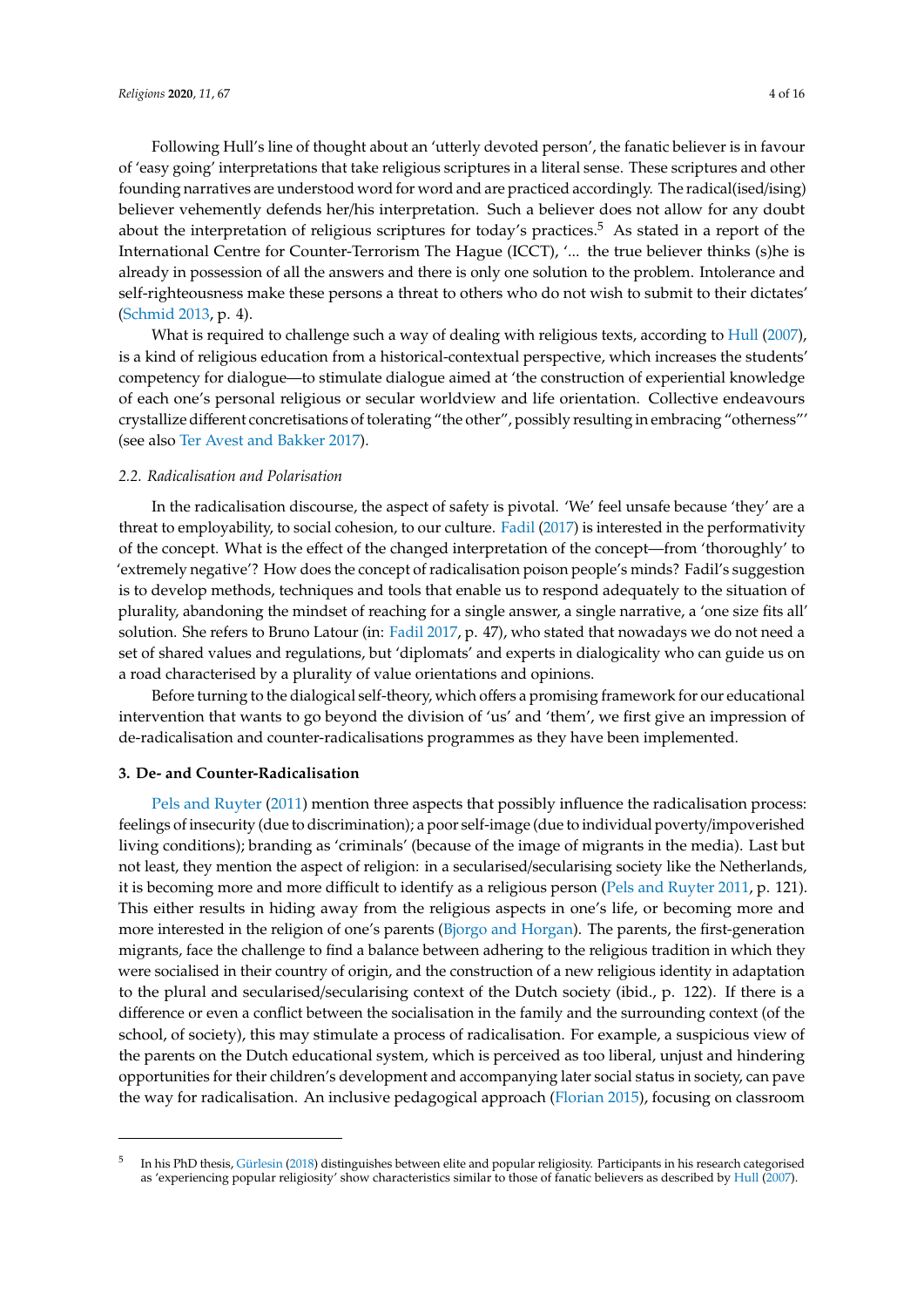solidarity and justice, can be expected to stimulate the development of a commitment to the democratic society. A commitment that can function as a counter-narrative to radicalisation. The school is the place where students with different ethnic and religious backgrounds meet, offering plenty of opportunities to invite students to cross boundaries during dialogical encounters [\(REDCo](#page-14-9) [2009,](#page-14-9) final report).

# *3.1. Inclusive Pedagogy and Resilience*

In *Narthex*, a professional journal for Religious Education (RE) teachers, examples are given of how secondary school teachers reflect on the encounter with strict believers (Christians and Muslims), and of their inclusive pedagogical approach engaging students (at puberty and in young adolescence) in a dialogue, and to construct counter-narratives against radicalisation.<sup>6</sup> They practice what [Sieckelinck](#page-15-0) [\(2017\)](#page-15-0) recommended in his study on radicalisation. His observation is that by asking the right questions and opening up space for reflection, teachers can invite students to reconsider the subjective theories they take for granted, while at the same time caring for their youthful vulnerability. The pedagogical strategies teachers should invest in are constantly asking questions, doing collaborative research on different sources, and guiding young people '... on their way back to where their presuppositions are rooted' [\(Sieckelinck](#page-15-0) [2017,](#page-15-0) p. 88). According to Sieckelinck, 'the school can be the place where cultural [and religious] identities become fluid without compromising the unique, personal identity' (ibid., p. 89). Resilience is a key word for Sieckelinck, a concept he associates with 'standing up and being counted' and 'giving a damn'. The concept of resilience must be extended to being resilient towards radical ideologies (ibid.,177), being determined to face conflicts, and awakening in oneself an attitude of 'peaceful fighting' (ibid., p. 171, 182).

# *3.2. Inclusive Pedagogy—'Examples of Good Practice'*

In the text below, we give an impression of teachers' responses to classroom conversations with pupils who are named as 'at risk', as they are narrated in the professional journal Narthex. These classroom conversations in general are experienced as tense situations [\(Radstake](#page-14-10) [2009\)](#page-14-10).

In his contribution to *Narthex*, *'Ontdekken van buiten en van binnen'* ('Discovering on the Outside and the Inside'), Marco Otten interviewed Carla Heijtink, a RE teacher at an open ecumenical school for secondary education. This teacher is of the opinion that knowledge about the Christian tradition and the Islamic tradition is very important. 'Students should explore everything, not only the world outside themselves, but also their inner world', she states. Her motto is 'Test everything and hold fast to what is good' [\(Otten](#page-14-11) [2014,](#page-14-11) p. 20). Cocky Fortuin-van der Spek interviewed the RE teacher Francien Brons, who teaches at a public school for secondary education. In *'Van leerlingen kunnen houden'* ('Being able to Love Students'), Fortuin-van der Spek quotes this teacher who states that by presenting a lot of knowledge and experiences to the students, they can develop their religious identity. For a period of three years, Francien Brons' students work in their 'life orientation book'. This RE teacher explains: 'In this book the students reflect on various issues and themes, and explore the meaning of all this in their own lives and in their relationships with others. This is how we establish a relationship between knowledge and the core question "Who am I?"' One of the tasks within the framework of this 'life orientation book' is to explore the core concepts of Islam together with two classmates. They have to commit themselves to the subject and work together on practical assignments. Brons explains: 'For example, they do research on the concept of jihad, and Sunnite and Shiite Islam. They read articles in newspapers in which these concepts occur; they research what kind of information is given, what image is constructed, whether the text is an informative text or if it is intended to form the readers' opinions. At the end of the day, the students need to present their findings to their classmates' [\(Fortuin-van der Spek](#page-14-12) [2014,](#page-14-12) p. 35). For Francien Brons' students,

<sup>6</sup> See: *Narthex, Tijdschrift voor levensbeschouwing en educatie* [Narthex, Journal for Worldview and Education], Vol. 15 (2), special issue 'Addressing Current Issues: How RE Teachers Include Islam in their Classes'.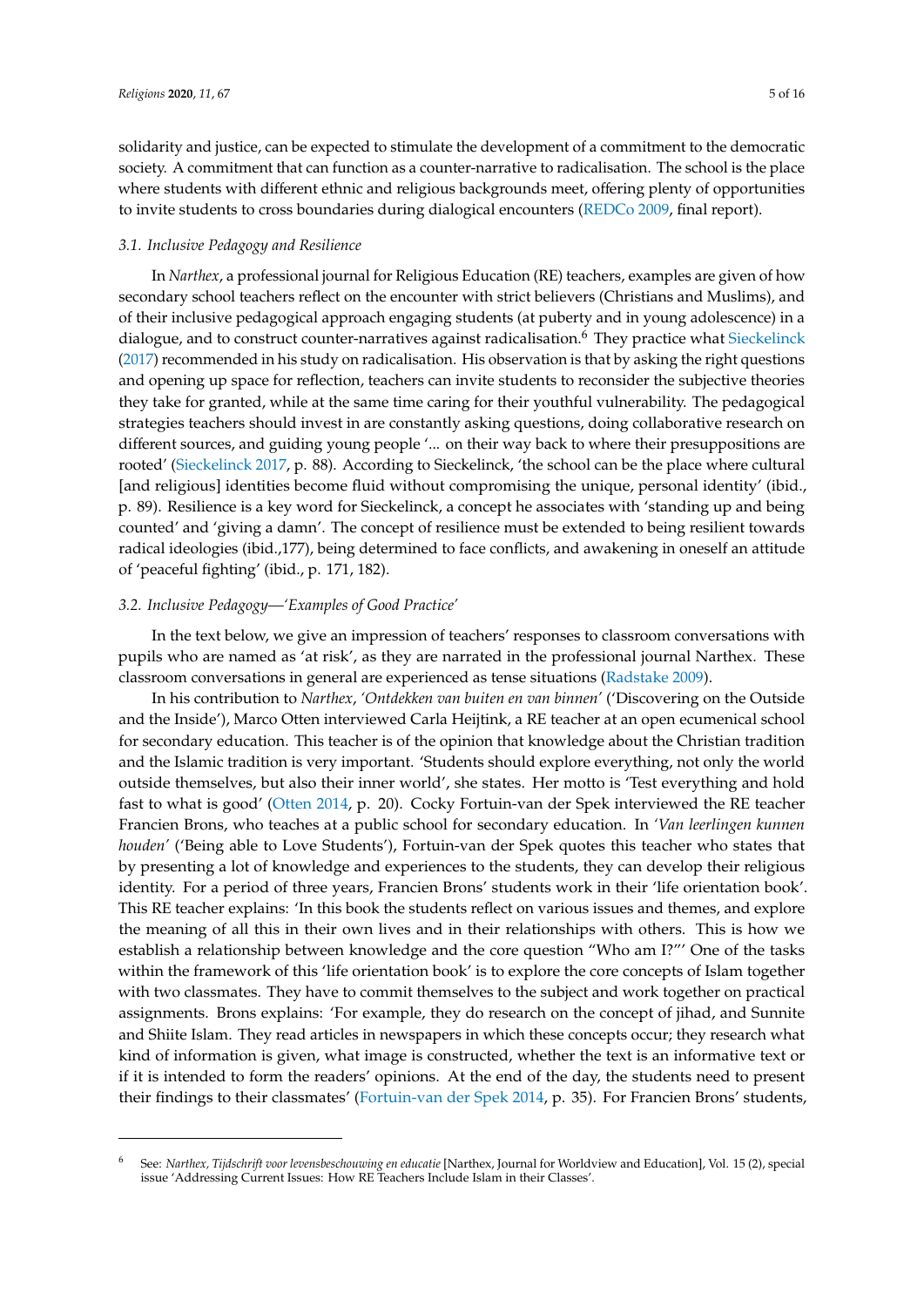this is a process of reflection and action—as Sieckelinck states: 'Reflection without action paralyses, because it does not encourage action; and action without reflection results in an activist attitude in a restrictive sense' [\(Sieckelinck](#page-15-0) [2017,](#page-15-0) p. 113). This RE teacher adjusts her methods to the age of the students, an age characterised by doing things and 'making a difference' (ibid., p. 121). The RE teacher Bill Banning, who teaches at a Roman Catholic school for secondary education, was interviewed by Ina Ter Avest. In Ter Avest's contribution to *Narthex*, *'Relatie aangaan door luisteren en vertellen'* ('Entering into Relationships by Listening and Storytelling'), this RE teacher is quoted giving an example of his classroom practice, initiating a discussion about the meaning of having a roof over your head. Banning started a classroom discussion about feeling uprooted, out of place and alienated. He invited his students to visit places of worship, like a church, a mosque, and a temple. In smaller groups, the students gathered information and images, wrote an essay, and gave a lecture on which place of worship they preferred [\(Ter Avest](#page-15-2) [2014a\)](#page-15-2). The next example, taken from Kees Hamers' contribution in *Narthex* about '*Deuren openen naar een andere werkelijkheid'* ('Opening Doors to Another Reality'), is about the RE teacher Ro-Nalt Schrauwen. This teacher asked his students the question: 'Where do you encounter religion in your own context?' Students tell about buildings and about becoming engaged with persons celebrating *Divali* (the Hindu festival of lights) or *Eid-al-Fitr* (end of Ramadan). They tell about people and their lived religion—what these people believe, how they practice their faith, why they read the Bible or the Qur'an. 'I teach my students to listen carefully, engage themselves and at the same time to be critical of what they hear or read, but especially to suspend their judgment', Schrauwen says [\(Hamers](#page-14-13) [2014,](#page-14-13) p. 52). In this teacher's school, 'religion' is part of the final exams, with subjects like 'introduction in religion(s)', 'the Hereafter from different religious perspectives' and 'the portrayal of mankind in relation to freedom and ethics' [\(Hamers](#page-14-13) [2014,](#page-14-13) p. 53). Finally, in his article *'Echt in gesprek gaan'* ('To Start a Real Conversation'), Taco Visser cites two RE teachers who are of the opinion that 'there is no neutrality in Religious Education'. These RE teachers, Hilde Savoye and Maarten de Vreese, who both teach at an institute for vocational training, elaborate on their favourite pedagogical approach, which is abbreviated as 'GSM'. GSM stands for *Getuige* (bearing witness to one's faith), *Specialist* (being an expert in Religious Studies) and *Moderator* (being a dialogical chair in classroom conversations). Savoye explains that 'a dialogical leader of classroom conversations establishes a relation between the world of the students, the contextual developments and diversity in society' [\(Visser](#page-15-3) [2014,](#page-15-3) p. 61). To this we can add the classroom as an embryonic society, which should also be included in this relational framework.

These real-life examples of teachers who are aware of the diversity in society and their students' life orientation in development show practicalities of responding to the threat of radicalisation. From the teachers' stories, we get the impression that their approach of doing research with their students, and facilitating the exchange of knowledge and experiences, stimulates the emergence of counter-narratives. Available research data show that 'there are many external, social factors that can push an individual towards radicalisation and there are also many internal factors than can pull him [or her!] toward a radicalised groups of peers' [\(Schmid](#page-14-5) [2013,](#page-14-5) p. 230). However, following this line of thought, we agree with Schmid that 'just as there are many push and pull factors on the path of radicalisation, the same holds for de-radicalisation' [\(Schmid](#page-14-5) [2013,](#page-14-5) p. 47). To this, we add: the same holds for the prevention of radicalisation and the construction of counter-narratives. We see the prevention of radicalisation in terms of teaching and learning through (religious and secular) narratives, resulting in the construction of counter-narratives at an individual and group level.

# **4. Prevention of Radicalisation in Education**

In our view, the *de*radicalisation processes begin at a moment 'when it is too late to lock the stable door, because the horse has already bolted'. That is why our focus is on the prevention of radicalisation and the creation of counter-narratives. The task of education is to disrupt 'easy going' lines of thought and simplified images, to create space for reflection, to facilitate the entry of other views and to invite the pupils to postpone their judgment. This process aims at broadening young people's horizons,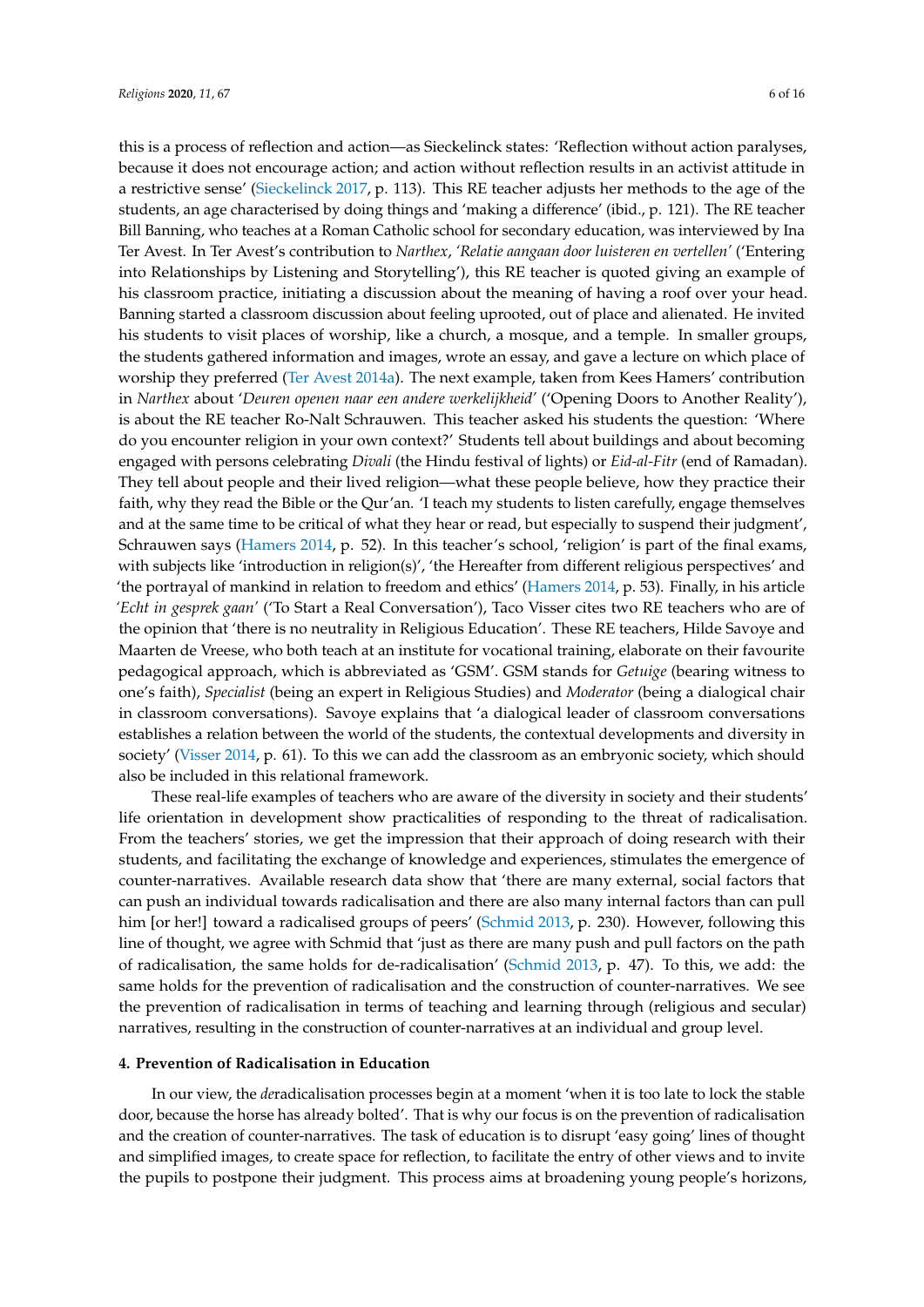or, in dialogical self-theory terminology, at increasing their number of inner voices and making their positioning process more flexible. To achieve this educational objective, the teacher has to create disruptive moments [\(Ter Avest](#page-15-4) [2014b;](#page-15-4) [Ter Avest and Bakker](#page-15-1) [2017\)](#page-15-1) and use them as the starting point for a classroom discussion based on the principle of dialogue.

# *4.1. Dialogue in the 'Society of Mind'*

A dialogue, according to Hermans

'(...) refers not only to productive exchanges between the voices of individuals but also between collective voices of the groups, communities, and cultures to which the individual person belongs. (...) It implies a learning process that confirms, innovates, or further develops existing positions on the basis of the preceding exchange. As a learning process it has the capacity to move the self to higher levels of awareness and integration. (...) Dialogue is one of the most precious instruments of the human mind and is valuable enough to be stimulated and developed, particularly in situations where learning is hampered by monological communication'. [\(Hermans and Hermans-Konopka](#page-14-1) [2010,](#page-14-1) p. 6)

Young people, being vulnerable at puberty and in early adolescence, can be fascinated by monological communication, by 'easy going' lines of thought. Fascination [\(Heimbrock](#page-14-14) [2018,](#page-14-14) p. 19) is a short-term emotion. Fascination is overwhelming, triggers the embracing of lines of thought, and yet is a transient emotional state. Fascination goes hand in hand with fleetingness. Fascination needs to be complemented with reflection, with a thoughtful detached gaze (distancing oneself from place and time). Fascination and reflection should not be seen as opposites, but as complementary. They position themselves in function of the context. In the presence of a role model with a sweeping statement, fascination will occupy a dominant position; in the presence of a teacher at school, the reflective attitude might take over the dominant position. It is in the safe space of the classroom, on the 'playground' of fascination and reflection, that students are invited to play the game of 'Wise men's chess'—an innovative and playful approach to the prevention of radicalisation and constructing of counter-narratives. Before we focus on the game in question, we will look more deeply at the aspect of resilience, because that is what we ultimately aim for.

# *4.2. Resilience—Based on Dialogue*

While most studies on radicalisation explore the effects of a top–down approach, Hargreaves, in his contribution to the *Journal of Muslims in Europe*, researches bottom-up community-led initiatives to combat political and religious radicalisation. In his view, the problems of emerging radicalisation 'might be found as much within the realms of religion, culture, family and community as within the realms of security, policing and legislation' [\(Hargreaves](#page-14-15) [2018,](#page-14-15) p. 190). Hargreaves' focus is on the development of resilience, which he, referring to Ungar, defines as 'both the capacity of individuals to navigate their way to the psychological, social, cultural and physical resources that sustain their well-being, and their capacity individually and collectively to negotiate for these resources to be provided in culturally meaningful ways' (Ungar, in [Hargreaves](#page-14-15) [2018,](#page-14-15) p. 202). Resilience is also defined as "the ability to bounce back from negative emotional experienes and by flexible adaptation to the changing demands of stressful experiences" (Tugade and Fredricskon 2004, p. 30, in [Prince-Embury](#page-14-16) [2013,](#page-14-16) p. 10). Prince-Embury describes a variety of foci in research on resilience. First there was a focus on the idenfication of factors in the lives of persons who showed to be resilient. Then the focus was on the context, the family the child lived in. In addition to that research explored the wider context like school, being experienced as a positive or negative factor in the development of resilience. Research was also done on the description of the concept of resilience, the process of development of resilience, and on interventions designed to strengthening resilience [\(Prince-Embury](#page-14-16) [2013,](#page-14-16) p. 11). In this latter approach is included the promotion of positive parenting, in our case to be understood as positive teaching and learning in a safe space.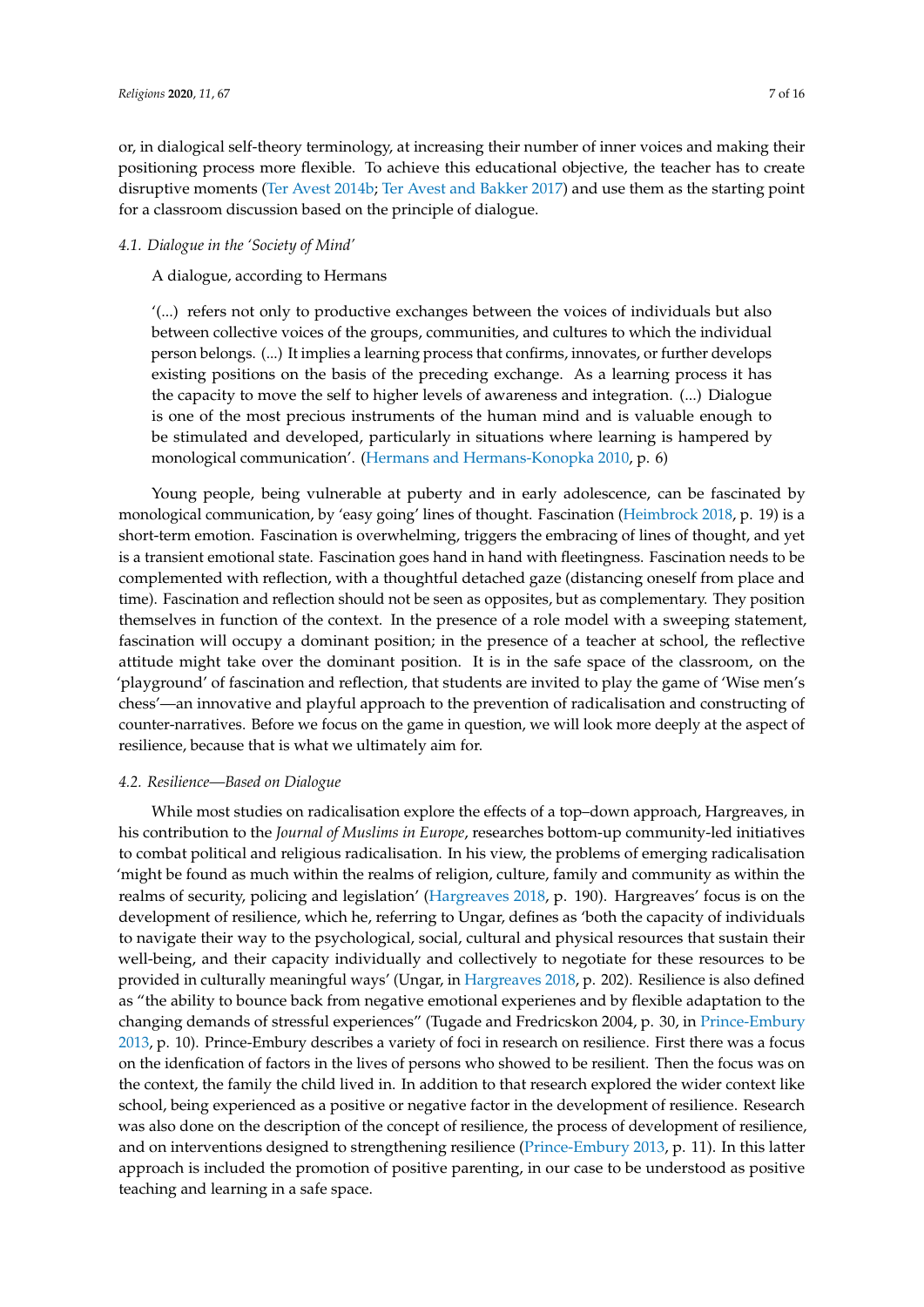While in the media and in public consciousness religion is often associated with radicalisation and terrorism—'without religion no radicalisation' [\(Sieckelinck](#page-15-0) [2017,](#page-15-0) p. 131)—Ungar brings in a different view: being part of a religious community can positively influence the coping mechanism of young people in a context of polarisation. Such religious communities provide 'a wider "weave" of inter-personal relationships; an anchor for positive self-expression; opportunities for decision-making and personal efficacy; exposure to acts of generosity; where needed, the provision of human essentials such as shelter, education and counselling; and a sense of cohesion, meaning and belonging through cultural practice and ritual' (Ungar, in [Hargreaves](#page-14-15) [2018,](#page-14-15) p. 203; see also [Yar](#page-15-5) [2017\)](#page-15-5). These communities can be seen as safe spaces for dialogue. However, although these communities are spaces for dialogue and provide social support and other positive aspects for the development of resilience, we must not forget their role as supervisors. What is urgently needed, is for religious communities to play their part in 'withstand[ing] the destabilising effect that acts of terrorism or the threat thereof may bring about' (Dechesne, in [Hargreaves](#page-14-15) [2018,](#page-14-15) p. 206). Following this line of thought, the definition of resilience should be extended to ideological resilience, which, referring to Dechesne, can be understood as 'the ability of [a] community to withstand extremist thought and to recover from extremist thought once it has become a significant part of the life of an individual or a community' (Dechesne, in [Hargreaves](#page-14-15) [2018,](#page-14-15) p. 206). It is precisely on the development of resilience that we focus in this contribution. In the following section we present a case study of playful religion: a game played with groups of Muslim youth, who, as such, constitute a religious sub-community. The game fits seamlessly with what [Sieckelinck](#page-15-0) [\(2017\)](#page-15-0) calls 'liberating praxis'. In this kind of praxis, 'natality'—in the sense of making a new start—is facilitated by talking and listening, by playing and writing, and by acting and reflecting [\(Sieckelinck](#page-15-0) [2017,](#page-15-0) p. 95 ff). When playing the game, a space is constructed for dialogue and mutual exchange of knowledge and experiences, which contributes to the development of individual and group ideological resilience.<br>
and 'multi-voices' and 'position' of voices' at the position in the position in the position in the position

# 5. The Game: 'Shaṭranj al- ārifīn'

adapted version of this game. Playing the game in pilot studies—a 'serious play session'—increases playing the game increases  $\sim$ In modern pedagogical strategies, creative teaching and creative learning play an important role. Games can be a powerful tool to get students involved in a classroom conversation. As one of the creative and action-promoting pedagogical methods, games help students to acquire the knowledge<br>creative and action-promoting pedagogical methods, games help students to acquire the knowledge they need in their lives—on a personal and professional level. Through playing games, students are an 'embryonic society'. Well-designed games help students to resolve confusing social, emotional, and religious issues.<sup>7</sup> enabled to meet the challenge of encountering different worldviews in the context of the school as

**1. Introduction**  play, and playing within a safe space bounded by regulations, invites the participants to overcome [2012,](#page-13-3) p. 383; [Huizinga](#page-14-17) [1949\)](#page-14-17). Play by consequence is "a serious matter" (ibid., p. 378). Play evokes the competency to combine playfulness with seriousness, or what is more to bring together two realities or to ways of classifying, two different life orientations. In Van Baal's view, human beings have to confront the existential tension that exists between individual uniqueness and individual integration into a greater whole.<sup>8</sup> This confrontation can be induced by inviting participants for the 'serious play' of developing a life orientation. The separated space constructed by the rules of a game facilitates in a playful way the arising of opposites at first sight and stimulates a process of active reflection about a variety of alternatives. Play by Droogers is seen as "a gift that makes us combine two ways of The Dutch anthropologist [Van Baal](#page-15-6) [\(1972\)](#page-15-6) has pointed out the similarities between games and religious rituals and ceremonies. Droogers, elaborating on Van Baal's line of thought, states that "the tension between belonging and being separate, between wholeness and fragmentation" [\(Droogers](#page-13-3)

ganging for a better world), the philosophic educator Stijn Sieckelinck explores the possibilities for

 $R_{\text{2000}}^{7}$   $(R_{\text{2000}}^{0.000})$ 7 [\(Roux](#page-14-18) [2009\)](#page-14-18).

<sup>8</sup> J. [Van Baal](#page-15-6) [\(1972\)](#page-15-6). *De boodschap der drie illusies: Overdenkingen over religie, kunst en spel* [The Message of Three Illusions: Reflections on Religion, Art and Play]. Assen: Van Gorcum.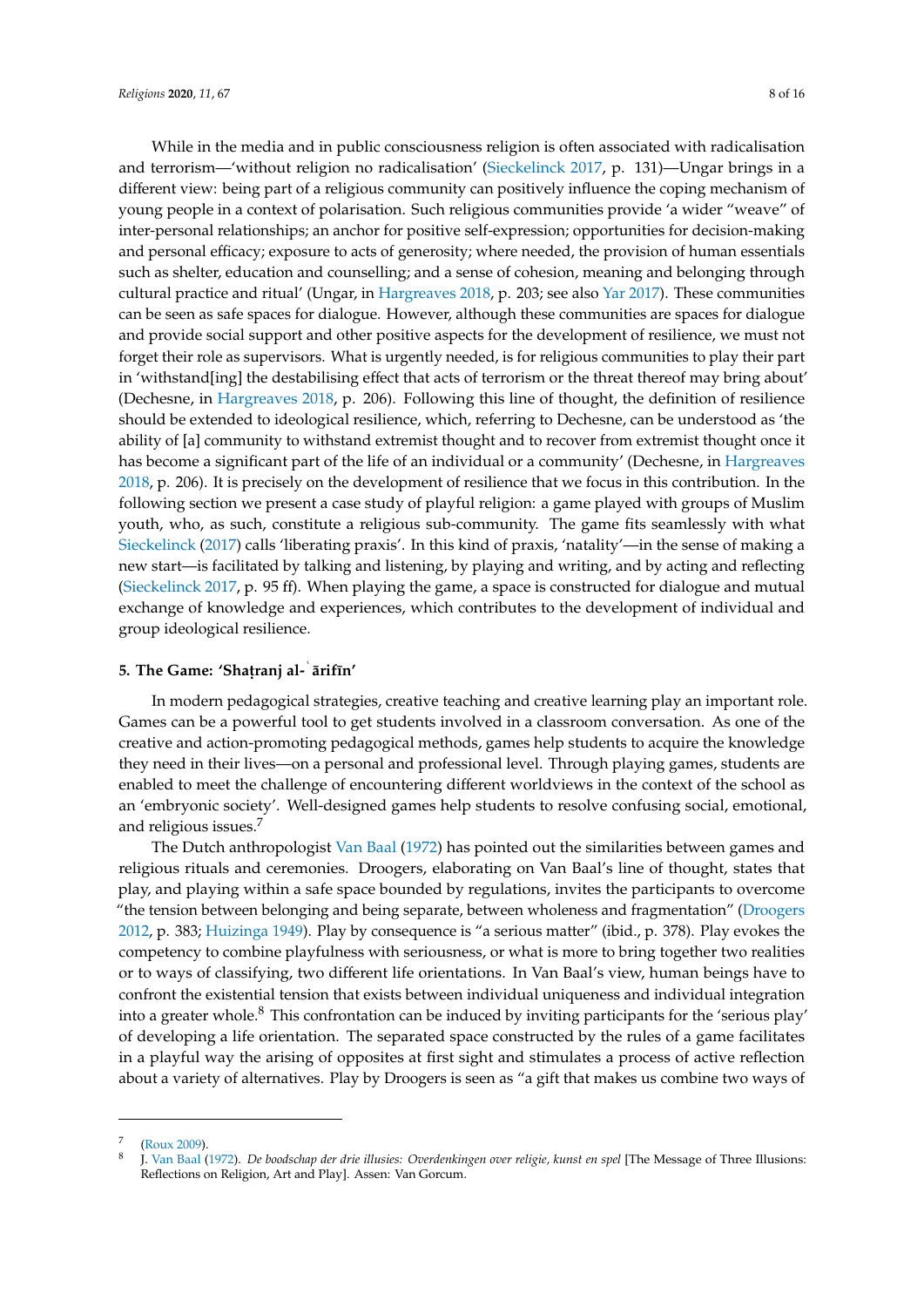knowing" (ibid., p. 379). The core characteristic of play is that, due to the simultaneity of different perspectives, it urges for articulation of different approaches to reality and for a deep reflection on one's own positionality. Droogers coins this as "a stereophonic way of thinking" (ibid., p. 380). Such a way of thinking offers a way out of conflicts resulting from essentialist statements. Playfulness shows a way out of conflictuous oppositions, a way out of exclusivist reasoning. Playing creates conditions for a true dialogue (ibid., p.  $386$ ). $\frac{9}{2}$ 

The game 'shatranj al- arifin', or 'Wise men's chess', is attributed to the Sufi scholar Ibn Arabi and his students in the 13<sup>th</sup> century. Ibn Arabi's 'shatranj al- arifin' was based on an older Indian version of the game, Gyan Chaupar (Game of Knowledge). Today, it is also known as 'Snakes and Ladders' or 'Chutes and Ladders'—a game for children.<sup>10</sup> The original game, Gyan Chaupar, teaches the Hindu spiritual path that leads to *moksha*, i.e., liberation from reincarnation. In this original version, there are 72 numbered squares on the game board, listing various virtues, vices, states of consciousness and <sup>1</sup><br>
<sup>1</sup> Thidges' that bring the player to the upper part of the board. Snakes are found on squares with vices (such as jealousy) and function as 'bridges' that bring the player back to the lower part of the board.<sup>11</sup> planes of existence. The ladders start from squares with virtues (such as devotion) and function as Ibn Arabi's 'Wise Men's Chess', based on this original game configuration, was in turn used to educate and support young people in their self-chosen spiritual journey.

other players, facilitates the emergence of a broader perspective on possible *I*-positions, and increases On the game board used by Ibn Arabi, squares of virtue were for example: faith, reliability, generosity, knowledge, and asceticism. The squares of vice or evil were for example: disobedience, vanity, theft, lying, rage, greed, pride and lust.<sup>12</sup> As in the original game, ladders pointing upward and snakes pointing downward were depicted on the board, connecting two specific squares with their respective virtues or vices. In the game context, the virtues are understood as stimulating religious development and pulling a person upwards to their ultimate communion with the divine, while the vices drag a person down, forcing them to reflect and reconsider their behaviour. Our module uses an adapted version of this game board. The discussions taking place during the game result—under the guidance of the teacher—in an awareness among the students of their personal positioning in the field of religious and secular life orientations (in dialogical self-theory (DST) terminology: an awareness of the flexibility of *I-*positions regarding (the diversity within) the Islamic tradition, and (the diversity their *I-*positions). Playing the adapted game (as part of the module), and entering into dialogue with within) other religious and secular traditions.

# *Rules Defining the Space of Playful Religious Education*

The following are needed to play the game: a game board with squares denoting virtues and vices; coloured tokens; and a single die or spinning top. The original game board is shown in Figure [1.](#page-9-0) The design of the adapted version is under construction.

 $\overline{9}$ In a similar way, humour creates a space for bringing together opposite positions. This is eloquently exemplified by Amos [Oz](#page-14-19) [\(2016\)](#page-14-19) in a encounter with a taxi driver, described in his publication *'Hoe genees je een fanaticus'* [How to cure a fanatic] [\(Oz](#page-14-19) [2016,](#page-14-19) p. 24). The original title of this publication, published in 2004, is 'Help us to Divorce. Isreal & Palistine, between right and right'.

 $^{10}$  [\(Masters](#page-14-20) [2017\)](#page-14-20).

[<sup>\(</sup>Bornet and Burger](#page-13-4) [2012\)](#page-13-4).

<sup>12</sup> [\(Bell](#page-13-5) [1983\)](#page-13-5).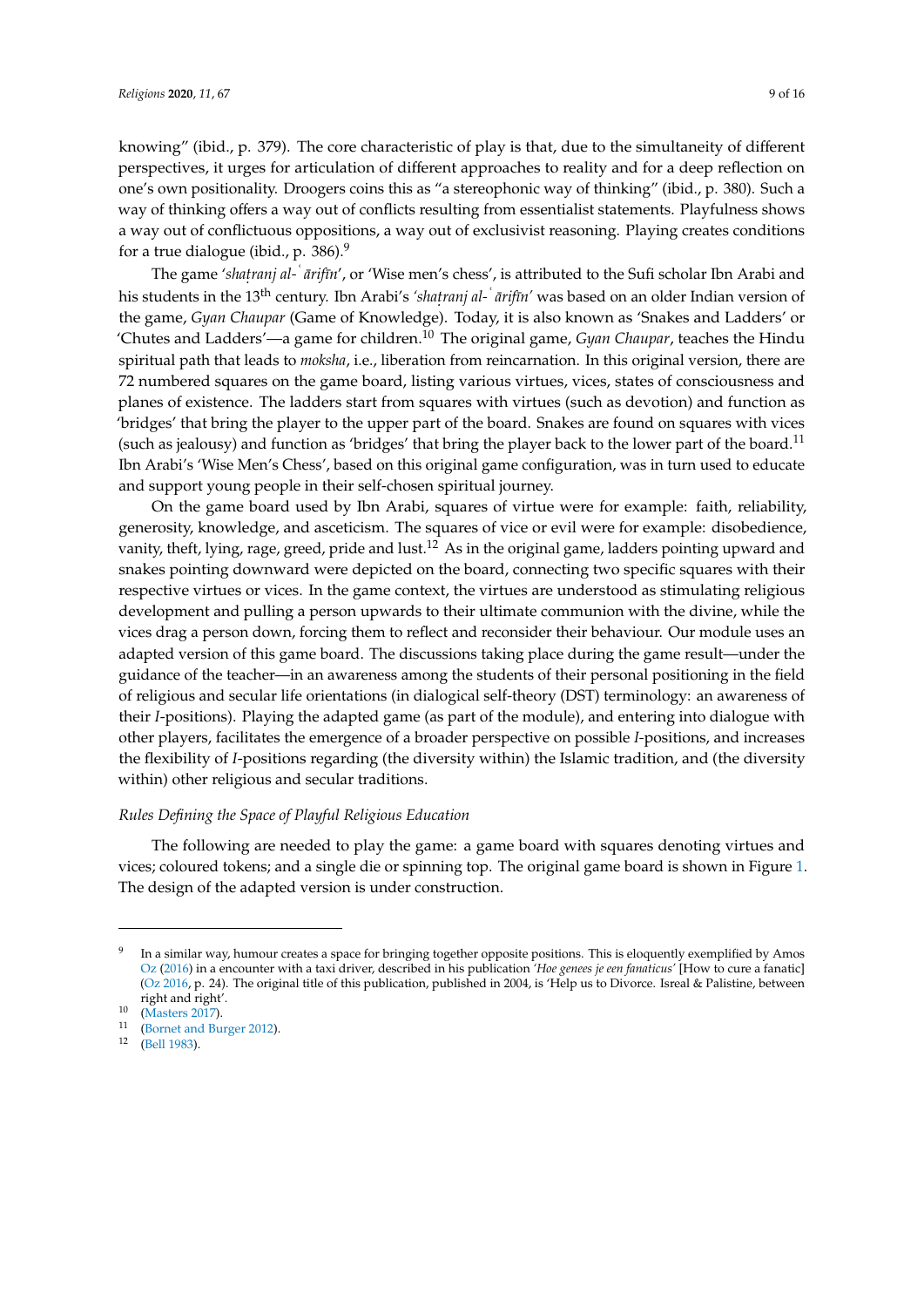<span id="page-9-0"></span>

**Figure 1.** Original Board of the Indian Game '*Gyan Chaupar'.* **Figure 1.** Original Board of the Indian Game '*Gyan Chaupar'.*

The game is based on chance, on bouts of luck and bad luck, as happens in real life. It is played The game is based on chance, on bouts of luck and bad luck, as happens in real life. It is played with 2–6 players. Playing begins on square 1 in the lower left corner. In the old days, the player threw six cowrie shells on the floor. The number of shells that landed upright indicated the number of squares that the player had to advance her/his token. Nowadays, dice are used. If the player lands on squares that the player had to advance her/his token. Nowadays, dice are used. If the player lands on a ladder, s/he jumps to the square at the top of the ladder. If s/he lands on the head of a snake, s/he a ladder, s/he jumps to the square at the top of the ladder. If s/he lands on the head of a snake, s/he slides back down the tail of the snake to a lower square. The goal of the game is to land exactly on slides back down the tail of the snake to a lower square. The goal of the game is to land exactly on square 68, which is at the centre of the top row. In the original Indian game, this square represents square 68, which is at the centre of the top row. In the original Indian game, this square represents liberation from rebirth and entry into heaven. If a player lands past 68, s/he continues to play until liberation from rebirth and entry into heaven. If a player lands past 68, s/he continues to play until reaching 72, which takes her/him back to square 51 for another try. The game is an entertaining way reaching 72, which takes her/him back to square 51 for another try. The game is an entertaining way to learn about making progress in spiritual and religious development. By cultivating a virtue, such as devotion, one advances. By falling prey to egotism, one relapses.

In our adapted version of the game, the virtue or vice written on the square marks the beginning In our adapted version of the game, the virtue or vice written on the square marks the beginning of the dialogue. The player whose turn it is starts the conversation by telling about the meaning of the virtue or vice, by informing the other participants about her/his knowledge of the Qur'anic interpretation thereof, and—what is most important—by telling them about personal experiences interpretation thereof, and—what is most important—by telling them about personal experiences with this virtue or vice in daily life. Questions for clarification are allowed (no judgments!), upon which the other participants tell each other about their own experiences with the virtue or vice in question. The leader of the game, an expert in Islam and DST, summarises each story in a one-liner—a short statement containing the essence of what was told. In this dialogical encounter, the confrontation with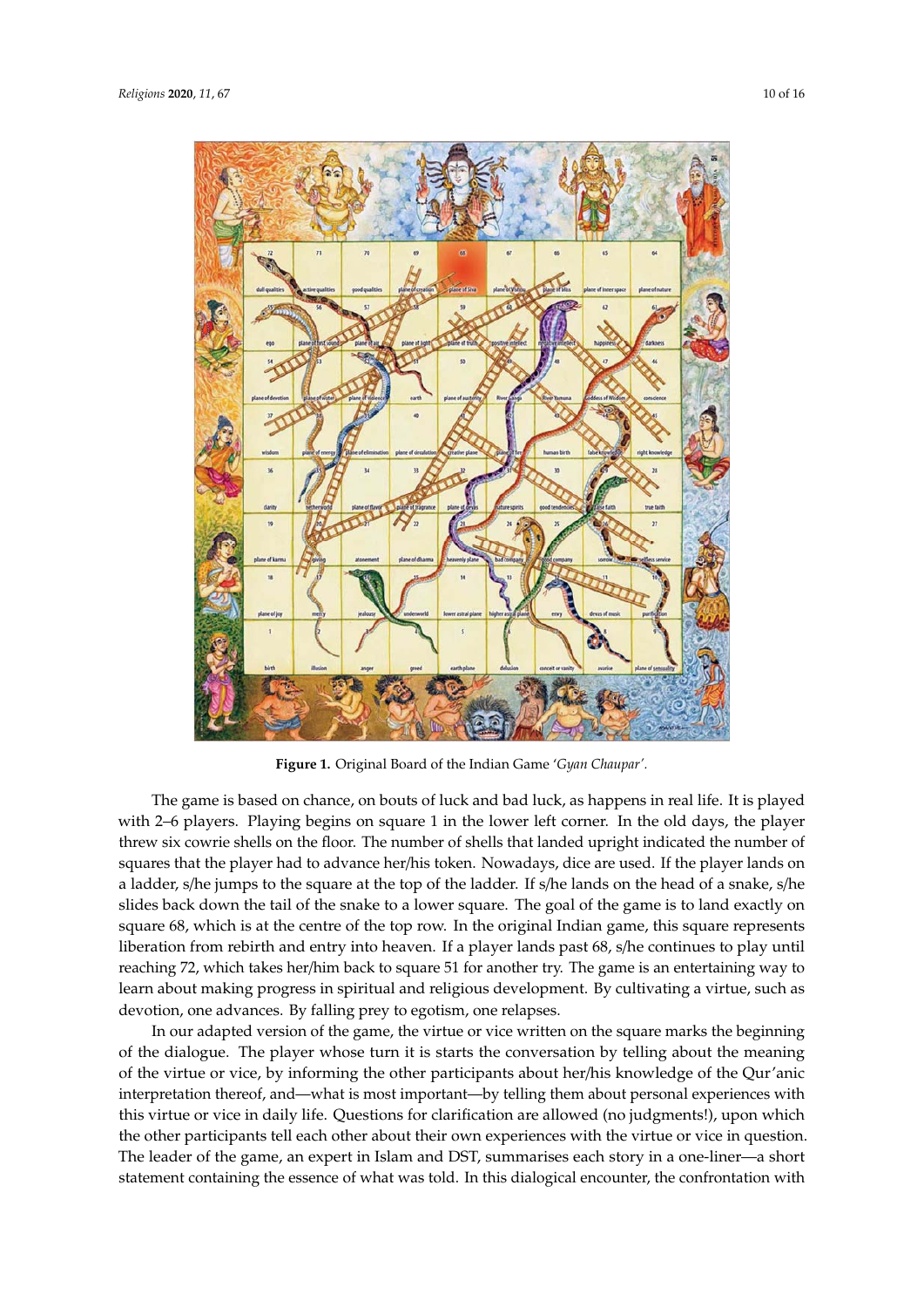the one-liners that summarise each of the participants' stories is a stimulus for (further) development and for the articulation of religious *I*-positions in the 'society of mind', *I*-positions which in turn constitute the participants' religious self-narratives.

In the first round of our pilot studies, this game was played on a small scale with various groups of Muslim youth: young women, young men and mixed groups. All players, who participated on a voluntary basis, were eager to learn more about Islam, sometimes motivated by repeated questions from classmates or colleagues the moment 'Islam' became a topic in the media. Others had a longstanding wish to learn more about the tradition of their parents, noticing that their parents' religious literacy was not sufficient to fulfil their wish. The participants in the groups already knew each other for some time, which seemed important in relation to feelings of safety in the group. The game itself was enjoyed by the participants—the fun of playing a board game and throwing the dice, the laughter when someone could not wait for their turn, and the obvious excuses used by players to not have to tell about their vices. Simultaneously, the game was experienced as a safe space where justice was done to intimate narratives about virtues experienced in others, and where vices could be recognised as a disliked 'voice' in the self.

# **6. Case Study—***Piloting* **Playful Religion**

#### *6.1. Research Design*

There have been only a few prominent prospective or retrospective longitudinal studies in the area of religious identity development by playing.<sup>13</sup> There have also been only a few studies where a religious/spiritual intervention was considered. In order to conduct innovative interventions to stimulate religious development, the first step is to conduct small scale pilot studies in order to get more and detailed information about youngsters' religious positioning.<sup>14 15</sup>

Before the project was fully undertaken, the choice to implement pilot exercises was made with the main aim to test the feasibility of the planned study. Specifically, the bases for undertaking the pilots were: (1) to see whether a questionnaire is effective in creating awareness positionality regarding the Muslim tradition in a plural context and (2) to test an effectiveness of the board game—can it meet our expectations regarding deep reflection on religious positionality. It was also hoped that (3) any other practical issues and difficulties could be discovered to see whether they could be resolved before the main project began.

Part of the research design is the development of a measurement instrument. We decided for 'a kind of' questionnaire, based on the dialogical self-theory (DST) and its self-confrontation method (SCM). We interviewed 11 youngsters in (early, middle and late) adolescence (age 11–14, 15–17 and 18–24 respectively) [\(Shweder et al.](#page-14-21) [2009,](#page-14-21) p. 18–19). Three open questions structured the interview: At what moment in your childhood did you realise you are a Muslim? At what moment(s) do you feel recognised and being appreciated because of you being a Muslim? What are your expectations for the future of being a Muslim in the plural context of the Netherlands? From these 11 interviews, 99 statements emerged, like 'I as a Muslim in the Dutch society', 'Assaults on innocent people's lives, claimed by Muslims' and 'New interpretations of the Qur'an'. This number was reduced

<sup>&</sup>lt;sup>13</sup> An interesting exception is an article of John W. [Auxier](#page-13-6) [\(2018\)](#page-13-6) on the use of a game in theological education.

<sup>&</sup>lt;sup>14</sup> Researchers have an ethical obligation to share methodological and practical issues emerging from studies done for the development and construction of scientific knowledge [\(Schreiber](#page-14-22) [2008\)](#page-14-22). Reports on the lessons learned from and issues identified in the pilot work could be especially helpful and inspire other researchers involved in similar studies [\(Lanphear](#page-14-23) [2001\)](#page-14-23). The principal benefit of conducting a pilot study is that it provides researchers with an opportunity to make adjustments and revisions in the proposed main study. The pilot exercise relates to identifying specific methodological and epistemological issues so that researchers can affirm, sharpen, or revise how to pursue and achieve their goals in their planned studies. We intend to use both qualitative and quantitative data collection techniques within the scope of this project. Therefore, we plan to do several pilot studies to test and improve our research design and instruments.

<sup>&</sup>lt;sup>15</sup> "Studies of individual cases allow the researcher to learn the intricate details of how a treatment is working, rahter than averaging the effect across a number of cases" (Kennedy 1979, in: [Swanborn](#page-15-7) [1996,](#page-15-7) p. 44).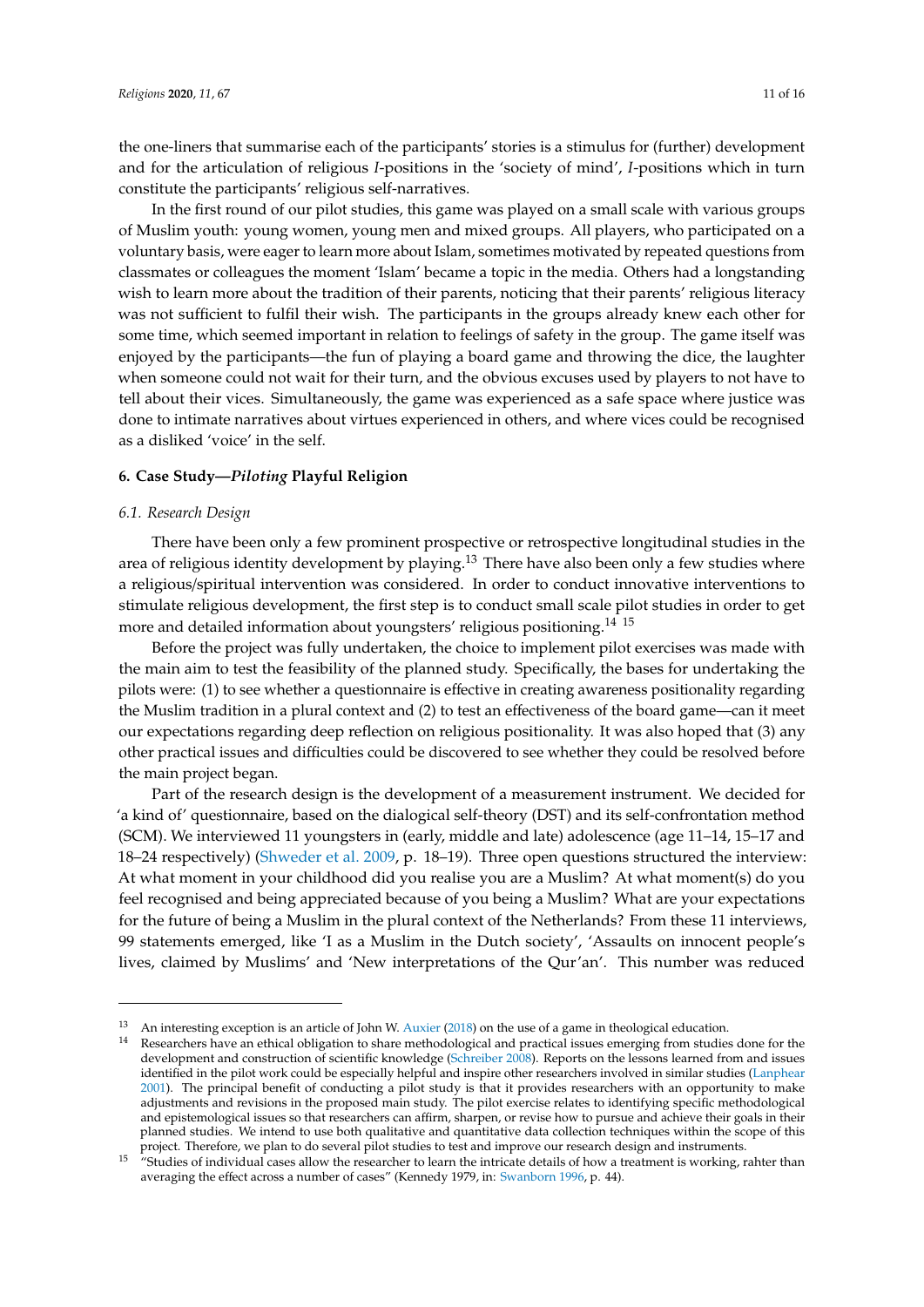to 18 statements using two criteria: a. similar statements were brought together in one category and reformulated into one statement, and b. distribution of typologies of religiosity among the statements according to [Gürlesin](#page-14-8) [\(2018\)](#page-14-8). Then three youngsters (a different group than the youngsters of the interviews) were asked to read these 18 statements and connect each of them with 16 different feelings, like 'doubt', 'strength', 'happiness' and 'anger'. The results of piloting this 'questionnaire' are encouraging: people recognize the statements as if they were their own statements, and they were able to connect their feelings with the statements. A short discussion after filling in the 'questionnaire' revealed that filling in already facilitated deep reflection and created awareness of religious positionality concretised in different so called *I*-positions. Showing the results of their scores even more made youngsters aware of and the importance of the religious part of their identity.

Another part included in the research design is piloting the board game 'shatranj al- arifin'. This part of the pilot study focusses on the second and third objectives stated above. By way of participant observation data were collected. Semi-structured interviews were conducted with some of the participants just after they played the game. Interviews, conducted in Turkish and Dutch, took 10 to 15 minutes. The authors summarized what the respondents had said and requested verification and amendments. In this pilot, member checking was also used to receive feedback on the pilot process.

and the degree of complexity of the game. Playing the game is part of the module-under-construction, in which young people age 15-18 become familiar with different theological interpretations of Qur'anic <sup>1</sup><br>in particular regarding their being a Muslim—have in different contexts and at different moments in their life. Both of these—the theological clarification and the introduction to a socio-psychological perspective on religious identity development—aim at broadening the minds of young people and increase their literacy as a preparation for the dialogues that take place during the game. The process of broadening one's mind and acquiring a growing awareness of the variety of *I-*positions is strengthened by the activity of playing the game and being a partner in the dialogue. Besides fulfilling the function of knowledge transfer, playing is important to incorporate new information in existing cognitive schemes, The question to be answered in this pilot also concerns the match between different age groups texts. In addition, a summary of the dialogical self-theory and its core concept of *I*-positions is presented and clarified, making students aware of the different 'roles'/'positions' they—in general and and accordingly in the behaviour of players.

This researcher also had informal discussions with the participants after the game was finished. To answer the research question about the match between different age groups and the degree of complexity of the game, we selected respondents from different age groups and in different educational backgrounds. In all groups, a member of the research team took on the role of a participant-observer.

The last round of our series of pilot studies is carried out with six different groups during March, April, and May in 2018. The participants of the groups are members of youth groups of a mosque in the metropolitan area of The Hague and Rotterdam, religious communities that were easily accessible for two of the researchers living in that area, a so called 'convenience sample' [\(Etikan et al.](#page-14-24) [2016\)](#page-14-24). More important for the sample choice is the fact that these metropolitan areas have to cope with pupils at risk for radicalisation. Two groups played the game in the city of Rotterdam. The first group (A) was made up of six young people aged between 12 and 18, who all attended secondary education. The second group (B) consisted of 4 tutors of the secondary school students of group A, aged between 18 and 26, all university students. Group A and B gathered at the 'Islamitisch Kennis Centrum' (Islamic Knowledge Centre) in Rotterdam. A third group (C) played the game in the city of Utrecht. Group C consisted of 18 participants, between the ages of 18 and 26. These participants gathered at the office of 'Artikel Een' (Article One; the name of the organisation refers to the first and foundational article of the Dutch Constitution). In the city of The Hague, two groups participated in the pilot (D and E). Group D consisted of six children aged between 8 and 12 ('Sociaal Educatief Kunst- en Volksacademie', SEVA). Group E (in The Hague, Ypenburg) consisted of four participants, between the ages of 12 and 16. A sixth group played the game in the city of Frankfurt (Germany). This group (F) was composed of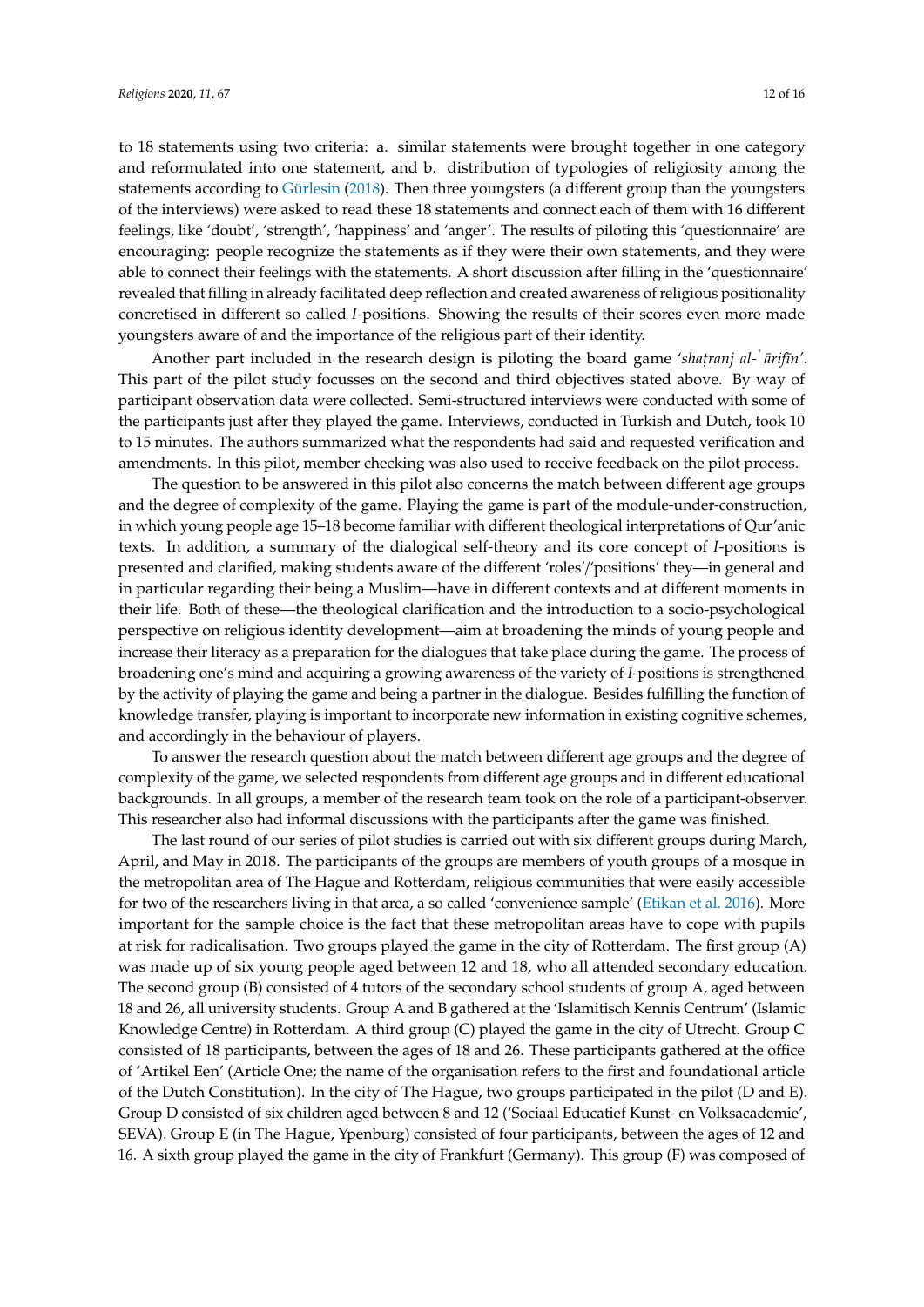18 scholars in the social sciences, adults of different ages, who were all members of the Association for Psychological and Spiritual Sciences (APSS).

# *6.2. Lessons Learned from the Pilot Study*

From our observations, we learned that all the participants enjoyed playing the game. 'I think the game was really fun and instructive', one of the participants said. The participants appreciated the opportunity to have an informal dialogue about existential questions—existential questions as they arise in actual life (regardless of age). The theme of 'bad friends', for example, is discussed by young children in terms of bullying, but is seen by adults in the sense of being unreliable. All participants—regardless of their age—were of the opinion that playing the game, being confronted with others' perspectives and becoming partners in dialogue enriched their knowledge of Islam and its virtues, in relation to how they had learned about it from their parents and at school, and as far as they had heard about it before playing the game. The personal experiences of the fellow players and the dialogue that followed the exchange of narratives often proved to be an eye-opener that gave food for thought. The same held for the participants' awareness of the different 'roles' (related to *I*-positions) they take on or are given in—and by—society. The aspect of 'visibility' of Muslims and a positive presentation of their religiously inspired way of life in the Dutch context was extensively discussed, in particular in the age groups 18–26. A readiness for approaching the media was clearly present. In this way the game, as a central part of the module-under-construction, contributed to the religious literacy of the participants,<br>irrespective of their age. irrespective of their age. *Article* 

From the informal discussions after the gaming sessions we learned that the participants would like to change the amount of virtues/vices in the game (less for children, more for adolescents and adults), and the wording of the virtues/vices in relation to the age of the players. One player from group F, who made an appeal to the actual knowledge of each player, said: 'The meaning of the virtues might be written between brackets as a given, but we can also ask and answer each other already'. This player articulated the game as a process of collaborative knowledge construction (learning from and teaching each other/in the presence of the other).

What was further considered important was an indication given in relation to the age of the participants about the amount of time that should be spent on dialogue—the younger children could follow the dialogue attentively for only 2 to 3 minutes. As one player said: 'Assistance of a moderator or a referee in this game might help the player, and in this way the game can be continued without becoming boring or too difficult'. The adolescents and young adults (groups A–C) and in particular the older adults (the social scientists in group F) often needed more time to express their thoughts and relate their experiences in relation to a subject, and sometimes even had to be stopped to keep the game going. In the group of social scientists, the question was raised: 'Could we use this game for group therapies? Or could it at least partly be used for group therapies?' This was commented upon by the remark: 'But we must be careful, self-narratives or confessions of participants might be harmful to their amour-propre and social position'. A remark that should be kept in mind when instructing future game leaders.  $\overline{a}$ 

# **7. Conclusions, Discussion, Recommendations** focuses on the prevention in education in education. Crucial here is a dialogical here is a dialogical relationship of  $\mathbf{r}$

The issue we raised at the beginning of our contribution concerned the prevention of radicalisation of young Muslims, through an innovative educational intervention. This intervention is based on a provocative pedagogical approach, introduced as playful religious education, with an emphasis on an age-old game: 'shatranj al- arifin'. This game creates a safe space for young people to discuss their daily experiences with discrimination, polarisation and victimisation, and the emotions that go with this. Through stimulating awareness of their positioning process, and by helping them to develop, improve or change their *I*-positions, the main objective of the game is to make young people's 'societies of mind' more fluid. Through this game, students are given support to become knowledgeable about and coherent with their diverse *I* -positions, and for broadening their 'society of mind'.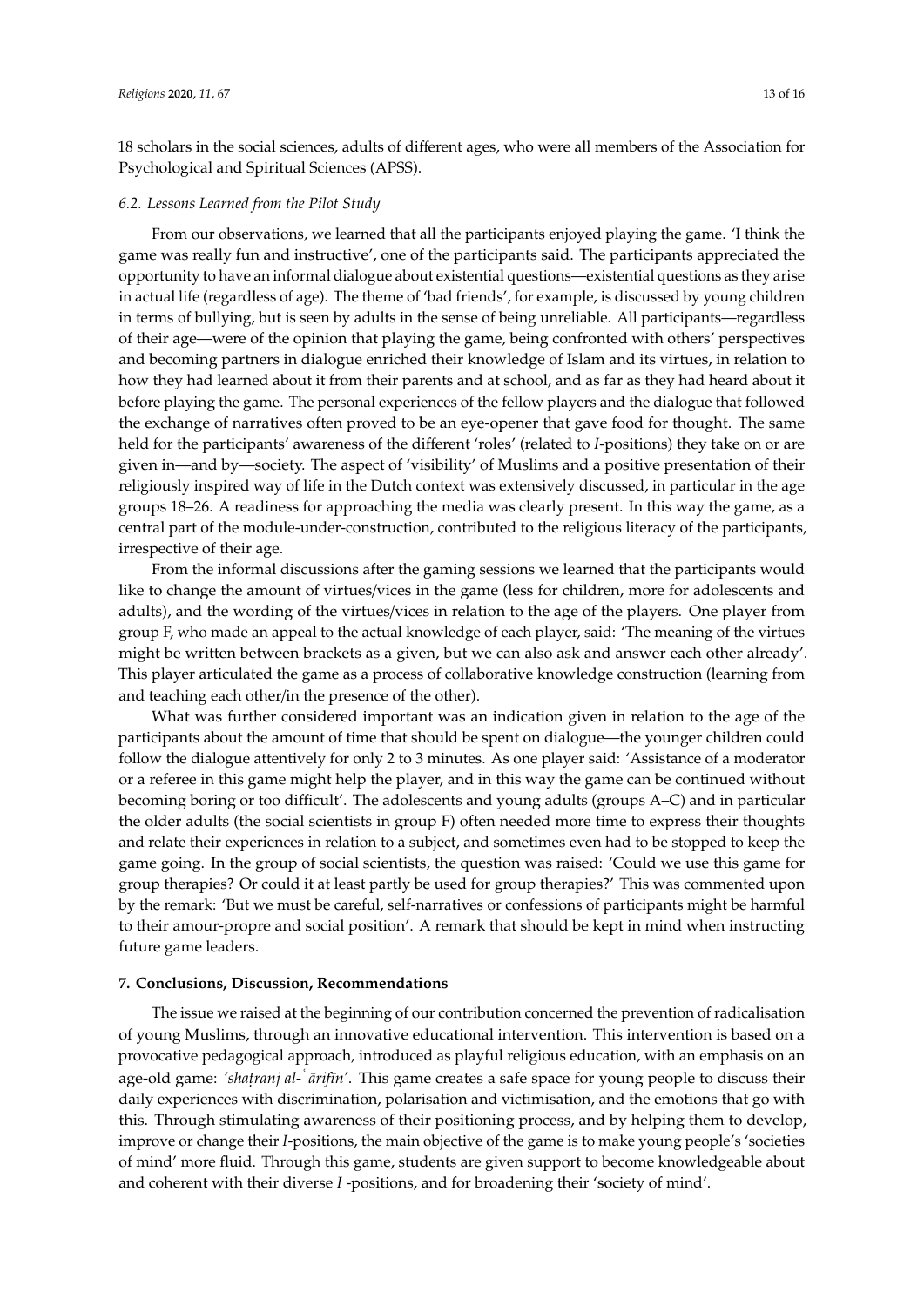Pilot studies with the game show that students enjoy the playful way of learning from each other. They are eager to learn more about their parents' religiosity, as a result of the increasing pressure from society to take responsibility for their life orientation and their involvement in society. They are willing to explore their own positioning and that of others and are open to discussion about how positive and negative qualities play a role in their daily activities. The mutual exchange of knowledge and personal experiences in relation to the values and norms of Islam has proved to be particularly valuable. A challenge is how to familiarise students with theological 'schools' and concepts of the dialogical self-theory, without striving to make them theologians or specialists in the field of social

target age group(s). The results of the pilot study with the measurement instrument are promising. The filling in of the 'questionnaire' on itself was experienced as an invitation for reflection and resulted in an explicitly formulated strong self-awareness as a Muslim in a plural society; a resilient attitude in unruly contexts. Young persons understood the statements and recognised them as if they were formulated by themselves. Connecting statements with feelings appeared to be a task easy to be fulfilled. Worth mentioning is that the feeling of 'doubt' was difficult to score. Also remarkable and worth mentioning is that a positive response prevailed in the scores regarding being a Muslim in the Netherlands. As a diagnostic instrument, the 'questionnaire' met the expectations.

psychology. More research is needed into a better introduction to the core concepts for students in the

A prerequisite for the success of the module, and of the game in particular, is that the teacher/coach performs her/his role well. Competencies like relating religious concepts to daily life, intercultural communication and the facilitation/stimulation of developmental process are preconditional and last but not least an open attitude to create a safe space for each and every pupil. As an expert in Islamic theology and heuristics, being well informed about the causes of processes of radicalisation and de-radicalisation, and well versed in the prevention of radicalisation, s/he must also be an expert in dialogicality and the construction of counter-narratives. Such a professional must also be a provocative pedagogue: challenging the students and at the same time caring for this vulnerable age group. Last but not least, a condition that the teacher/coach must be able to meet is playfulness. A playful, light-hearted and humorous approach guarantees a positive educational climate—a precondition for the learnability of the students and their development of ideological resilience.

**Author Contributions:** O.G.'s focus is on characteristics of religious identity development of Muslims in diaspora; M.A. explored 'play' and the origins of the game, and is responsible for the adaption of the game; A.A. organized the pilot study; I.t.A. explored the concept of radicalisation and is responsible for the theoretical underpinning of the Dialogical Self Theory. All authors have read and agreed to the published version of the manuscript.

**Funding:** This research received no external funding

**Conflicts of Interest:** The authors declare no conflict of interest.

#### **References**

- <span id="page-13-6"></span>Auxier, John W. 2018. That Dragon, Cancer Goes to Seminary: Using a Serious Video Game in Pastoral Training. *Christian Education Journal* 15: 105–17. [\[CrossRef\]](http://dx.doi.org/10.1177/0739891318759725)
- <span id="page-13-5"></span>Bell, Robert Charles. 1983. Snakes and Ladders. In *The Boardgame Book*. Exeter: Exeter Books, pp. 134–35.
- <span id="page-13-2"></span>*Conclusions. Leaving Terrorism Behind: Individual and Collective Disengagement*. Bjorgo, Tore, and John G. Horgan, eds. London: Routledge, pp. 245–49.
- <span id="page-13-4"></span>Bornet, Philippe, and Maya Burger. 2012. *Religions in Play: Games, Rituals, and Virtual Worlds*. Zürich: Theologischer Verlag, p. 94.
- <span id="page-13-1"></span>Brown, Katherine E. 2018. Introduction: Radicalisation and Securitisation of Muslims in Europe. *Journal of Muslims in Europe* 7: 139–45. [\[CrossRef\]](http://dx.doi.org/10.1163/22117954-12341366)
- <span id="page-13-0"></span>Coolsaet, Rik. 2019. Radicalization: The Origings and Limitations of a Contested Concept. In *Radicalization in Belgium and the Netherlands; Critica Perspectives on Violence and Security*. Edited by Nadia Fadil, Francesco Ragazzi and Martijn de Koning. London: Bloomsbury.

<span id="page-13-3"></span>Droogers, André. 2012. *Play and Power in Religion, Collected Essays. Religion and Reason: No. 50*. Berlin: De Gruyter.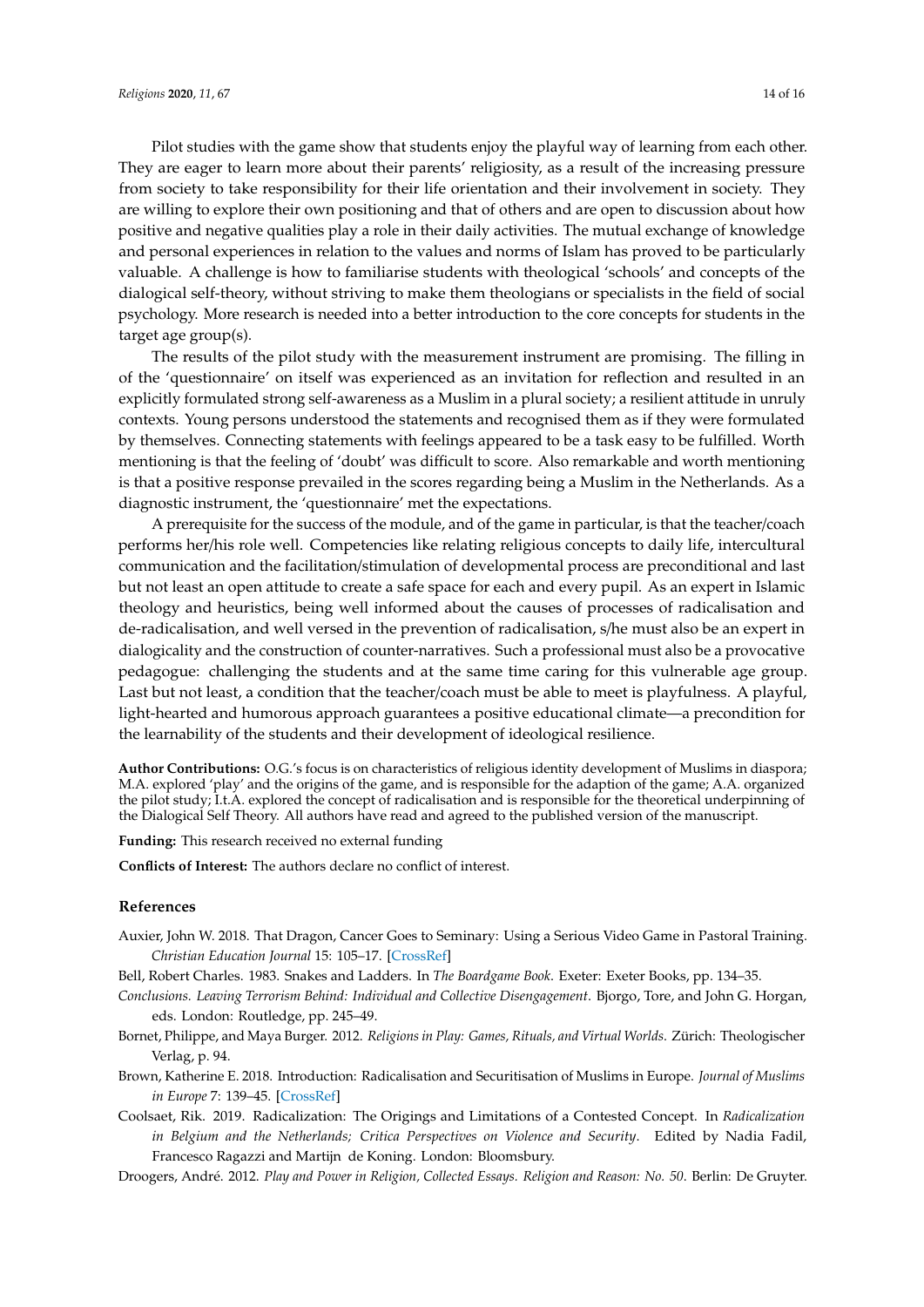- <span id="page-14-24"></span>Etikan, Ilker, Sulaiman Abubakar Musa, and Rukayya Sunusi Alkassim. 2016. Comparison of convenience sampling and purposive sampling. *American Journal of Theoretical and Applied Statistics* 5: 1–4. [\[CrossRef\]](http://dx.doi.org/10.11648/j.ajtas.20160501.11)
- <span id="page-14-2"></span>Expert Group. 2008. Radicalisation Processes Leading to Acts of Terrorism: A Concise Report Prepared by the European Commission's Expert Group on Violent Radicalisation. Available online: https://[lib.ugent.be](https://lib.ugent.be/catalog/pug01:446365)/ catalog/[pug01:446365](https://lib.ugent.be/catalog/pug01:446365) (accessed on 26 July 2019).
- <span id="page-14-4"></span>Fadil, Nadia. 2017. *Tegen radicalisering. Een pleidooi voor een postkoloniaal Europa [Countering Radicalisation. A Plea for a Post-Colonial Europe]*. Brussel: VUB Press.
- <span id="page-14-7"></span>Florian, Lani. 2015. Conceptualising inclusive pedagogy: The inclusive pedagogical approach in action. *Inclusive Pedagogy across the Curriculum* 7: 11–24.
- <span id="page-14-12"></span>Fortuin-van der Spek, Cocky. 2014. Van leerlingen kunnen houden [Being able to Love Students]. *Narthex, Tijdschrift voor levensbeschouwing en educatie [Narthex, Journal for Worldview and Education]* 15: 32–7.
- <span id="page-14-8"></span>Gürlesin, Ömer Faruk. 2018. Elite and Popular Religiosity among Dutch-Turkish Muslims in the Netherlands. Ph.D. thesis, Leiden University, Leiden, The Netherlands.
- <span id="page-14-13"></span>Hamers, K. 2014. Deuren openen naar een andere werkelijkheid [Opening Doors to Another Reality]. *Narthex, Tijdschrift voor levensbeschouwing en educatie [Narthex, Journal for Worldview and Education]* 15: 50–5.
- <span id="page-14-15"></span>Hargreaves, Julian. 2018. Towards a Cure for Prevent? Building Resilience to Religious and Political Forms of Violence within British Muslim Communities. *Journal of Muslims in Europe* 7: 190–210. [\[CrossRef\]](http://dx.doi.org/10.1163/22117954-12341372)
- <span id="page-14-14"></span>Heimbrock, Hans-Guenter. 2018. Religious Education Engagement beyond the Curriculum: Dealing with Intercultural Conflicts in Public Schools. Paper presented at the ISREV Conference, Neurenberg, Germany, July 30–August 3.
- <span id="page-14-1"></span>Hermans, Hubert, and Agnieszka Hermans-Konopka. 2010. *Dialogical Self Theory. Positioning and Counter-Positioning in a Globalizing Society*. Cambridge: Cambridge University Press.
- <span id="page-14-17"></span>Huizinga, Johan. 1949. *Homo Ludens. Vom Ursprung der Kultur im Spiel*. Hamburg: Rowohits Enzyklopaedie, pp. 17–27.
- <span id="page-14-3"></span>Hull, John M. 2007. The Education of the Religious Fanatic. In *Peace or Violence: The Ends of Religion and Education?* Edited by Jeff Astley, Leslie J. Francis and Mandy Robbins. Cardiff: University of Wales Press, pp. 46–63.
- <span id="page-14-0"></span>Kundnani, Arun. 2012. Radicalisation: the journey of a concept. *Race & Class* 54: 3–25.
- <span id="page-14-23"></span>Lanphear, Joel. 2001. Commentary: Pilot Studies. *Education for Health* 14: 33–35. [\[CrossRef\]](http://dx.doi.org/10.1080/13576280010021914) [\[PubMed\]](http://www.ncbi.nlm.nih.gov/pubmed/14742042)
- <span id="page-14-20"></span>Masters, James. 2017. *Moksha-Patamu (Snakes and Ladders)*. Available online: http://[www.tradgames.org.uk](http://www.tradgames.org.uk/games/Moksha-Patamu.htm)/games/ [Moksha-Patamu.htm](http://www.tradgames.org.uk/games/Moksha-Patamu.htm) (accessed on 23 July 2019).
- <span id="page-14-11"></span>Otten, Marco. 2014. Ontdekken van buiten naar binnen [Discovering on the Outside and the Inside]. *Narthex, Tijdschrift voor levensbeschouwing en educatie [Narthex, Journal for Worldview and Education]* 15: 17–21.
- <span id="page-14-19"></span><span id="page-14-6"></span>Oz, Amos. 2016. *Hoe genees je een fanaticus*. Amsterdam: Bezige Bij bv.
- Pels, Trees, and Doret de Ruyter. 2011. De relatie tussen opvoeding, socialisatie, ontwikkeling en radicalisering: een overzicht van en hiaten in beschikbare kennis. *Pedagogiek* 31: 117–33. [\[CrossRef\]](http://dx.doi.org/10.5117/PED2011.2.PELS)
- <span id="page-14-16"></span>Prince-Embury, Sandra. 2013. Translating Resilience Theory for Assessment and Application with Children, Adolescents, and Adults; Conceptual Issues. In *Resilience in Children, Adolescents, and Adults; Translating Research into Practice*. Edited by Sandra Prince-Embury and Donald H. Saklofske. New York: Springer.
- <span id="page-14-10"></span>Radstake, Hester. 2009. *Teaching in Diversity. Teachers and Puils about Tense Situations in Ethnically Heterogeneous Classe*. Antwerpen and Apeldoorn: Garant.
- <span id="page-14-9"></span>REDCo. 2009. *Religion in Education: A Contribution to Dialogue or a Factor of Conflict in Transforming Societies of European Countries*. Final report. Available online: https://[cordis.europa.eu](https://cordis.europa.eu/publication/rcn/11562_en.html)/publication/rcn/11562\_en.html (accessed on 23 July 2019).
- <span id="page-14-18"></span>Roux, Cornelia. 2009. Innovative Facilitation Strategies. In *International Handbook of the Religious, Moral and Spiritual Dimensions in Education*. Edited by Marian De Souza, Gloria Durka, Kathleen Engebretson, Robert Jackson and Andrew McGrady. Dordrecht and London: Springer S+B Media B.V, pp. 1293–306.
- <span id="page-14-5"></span>Schmid, Alex P. 2013. Radicalisation, De-radicalisation, Counter-radicalisation: A Conceptual Discussion and Literature Review. *ICCT Research Paper* 97: 22. [\[CrossRef\]](http://dx.doi.org/10.19165/2013.1.02)
- <span id="page-14-22"></span>Schreiber, James B. 2008. Pilot Study. In *The Sage Encyclopedia of Qualitative Research Methods*. Thousand Oaks: SAGE Publications.
- <span id="page-14-21"></span>Shweder, Richard A., Thomas R. Bidell, Anne C. Dailey, Suzanne D. Dixon, Peggy J. Miller, and John Modell, eds. 2009. *The Child. From Birth to Adolescence. An Encyclopedic Companion*. Chicago and London: The University of Chicago Press, pp. 18–19.